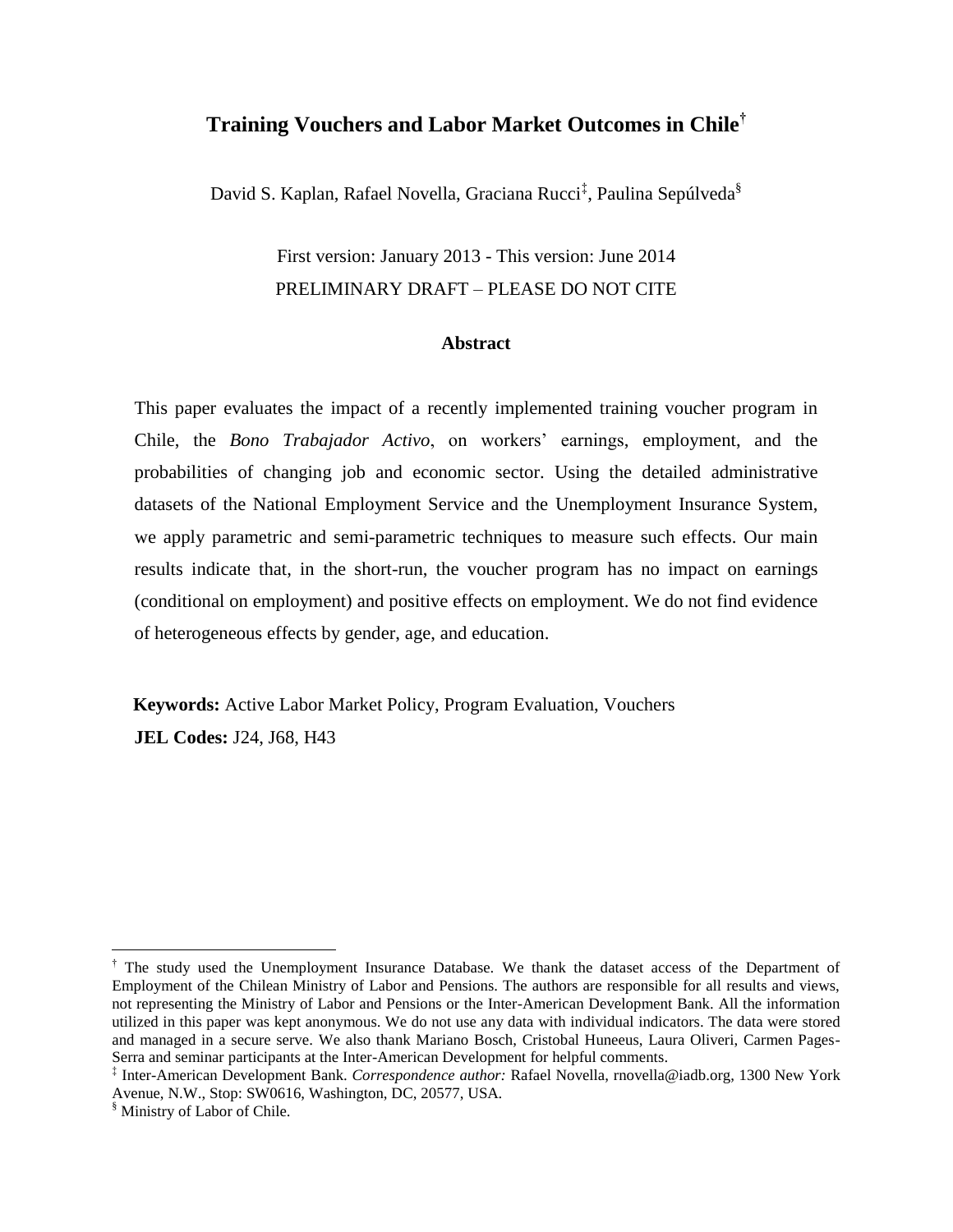#### **1. Introduction**

 $\overline{a}$ 

The introduction of vouchers in public policies is one of the most significant and controversial reforms undertaken in the last decades. Despite the fact that vouchers are now a commonly used instrument for increasing access to public services, particularly to education, their use in the context of labor training is more recent. This paper examines the impact of a labor training voucher on workers labor market outcomes in Chile.

The economics literature suggest different ways through which voucher may affect labor market outcomes. On the one hand, vouchers are expected to increase the set of consumers' (workers, in our case) choices, which might increase competition among labor-training providers. More competition between training providers might reduce inefficiencies in the delivery of training, which is expected to improve labor outcomes. Moreover, vouchers might allow workers to choose training providers according to their own preferences. This flexibility is expected to lead to better matches between workers and training providers, which might also increase the effectiveness of the training. On the other hand, it is also possible that asymmetries of information could cause workers to use vouchers for training that is not completely in accordance with their preferences or that have lower returns in the labor market.

Although school vouchers have been extensively studied in the literature (Epple et al., 1998; Figlio and Page, 2002; Angrist et al., 2002 and 2006; Hoxby, 2003; Hsieh and Urquiola, 2006; Hanushek et al., 2007; Bettinger et al., 2010; among others), labor training vouchers have received less attention (Rinne et al., 2008; Doer et al, 2012). None of the papers on training vouchers brings evidence of the effects of labor training voucher in developing countries. The main objective of this paper is contributing with new evidence on the impact of a recent implemented labor training voucher on labor outcomes in Chile.

Chile represents an interesting case among developing countries (OECD, 2009). In the last two decades, Chile has experienced both strong economic growth and accelerated poverty reduction.<sup>3</sup> However, the unemployment rate is still high among the poorest  $(17)$  percent among the poorest quintile compared to 8 percent at national level) and inequality is substantial (Chile has a Gini index of 0.52 compared to an average of 0.32 for the OECD countries).<sup>4</sup> With the aim

 $3$  According to the CASEN 1990-2011, the poverty rate has decreased from 39 percent in 1990 to 15 percent in 2011.

 $4$  Income inequality in Chile is the highest among the OECD countries (OECD, 2012).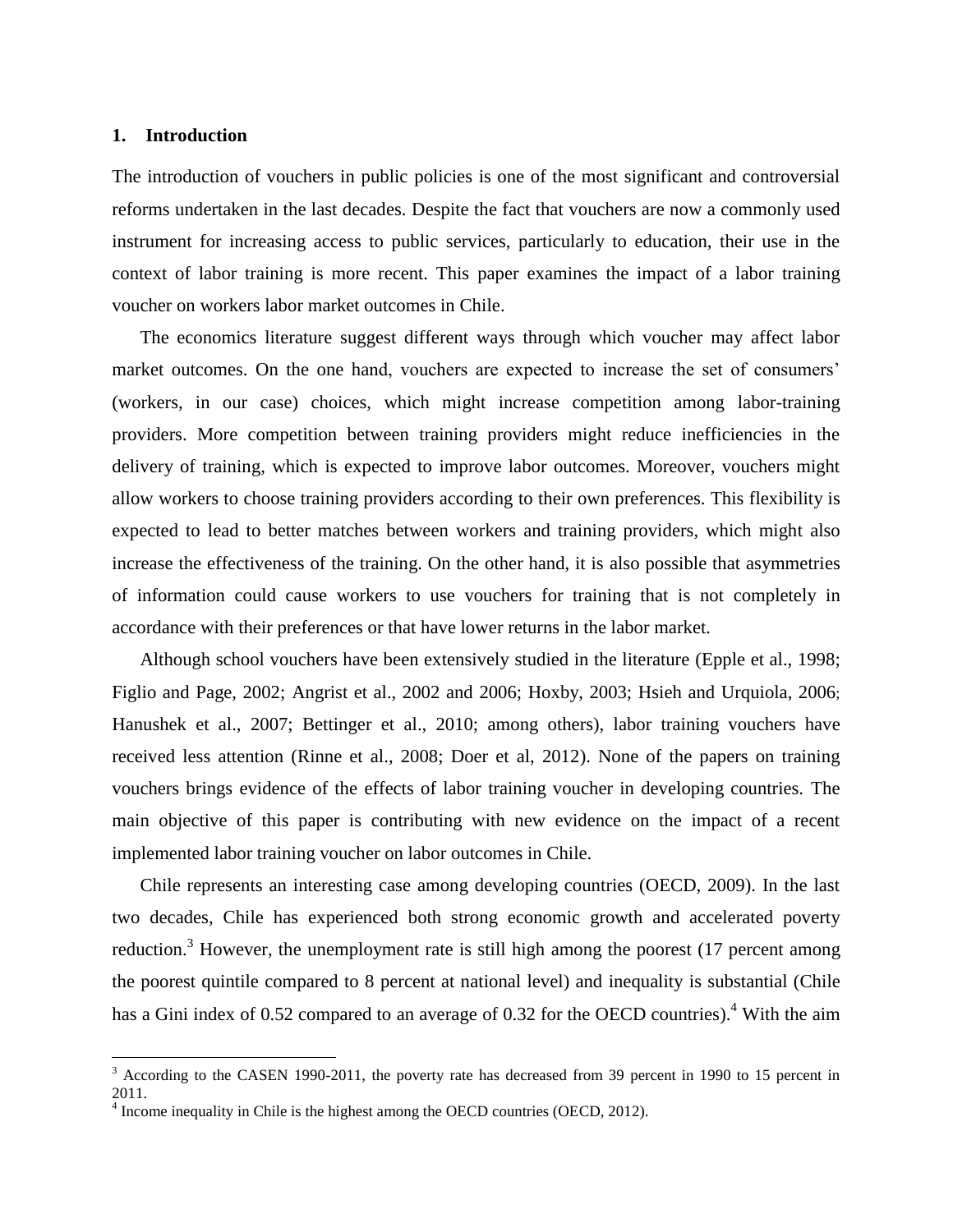of reaching the living standards of developed countries, in the last years Chile has prioritized policies oriented to increase investment in human capital accumulation and productivity. In particular, Chile has implemented policies oriented to improve the educational system.<sup>5</sup> However, policies oriented to improve the labor training system, leading it to meet the requirements of the productive sector and improve workers' wellbeing, are still in progress.

Previous analysis of the training system in Chile indicates its low coverage among dependent workers with low productivity (SENCE, 2010). Evaluations of the *Franquicia Tributaria* (FT) <sup>6</sup> indicate that the mechanism is almost exclusively reaching workers in medium- and large-size companies (Rodriguez and Urzúa, 2012) as well as workers with higher productivity.<sup>7</sup> Furthermore, an analysis of the Chilean training system revealed the absence of public instruments allowing workers to express their preferences regarding the demand for labor training services (*Trabajo, Consejo Asesor Presidencial*, 2008).

To overcome this situation, in 2011 Chile implemented a series of measures to strengthen its training system, including the introduction of a voucher scheme: the *Bono Trabajador Activo* (BTA) program. In terms of budget, the BTA represents the second largest program of the National Training and Employment Service (SENCE).<sup>8</sup> In 2011, the BTA budget was USD 32.3 million (approximately 16.2 billion Chilean Peso (CLP)), which represented 15 percent of the total resources allocated to SENCE during that year (*Ley de Presupuesto*, 2011).<sup>9</sup> The BTA aims to address the training needs of workers with the final objective to increase their earnings and job mobility. The BTA consists in a public grant allowing beneficiaries to choose the subject (from a list of predefined subjects by SENCE) and location of the labor training.

This paper uses administrative data from different sources to evaluate the impact of the BTA on individual labor outcomes. First, we use data from the Unemployment Insurance System (UI),

<sup>&</sup>lt;sup>5</sup> For instance, Chile is progressively increasing the public spending on education and has established secondary education as compulsory since 2003.

 $6$  FT is a subsidy for firms investing in off-the-job training programs for their workers. This subsidy functions in a highly competitive system; in which private providers offer training courses to firms in a massive industry of courses. Courses financed by FT cover 84 percent of all public-related training courses. Trained individuals under FT represent 12 percent of all employed individuals in Chile. FT also funds internal courses of firms and training instructors.

 $<sup>7</sup>$  The FT mainly benefits workers with higher incomes and education. The main users of the FT are administrative</sup> and high-skill workers (61.3 percent of total workers). They pay training completely or partially with the FT (SENSE, 2011).

<sup>8</sup> SENCE's largest program in terms of budget is the *Subsidio al Desempleo,* which in 2011 has a budget of USD 83 million (approximately 41.5 billion CLP). It is important to note that the BTA has suffered important reduction in terms of budget allocation after its implementation.

<sup>&</sup>lt;sup>9</sup> The exchange rate used along this paper is the 2011 average of 1 US\$ = 477 CLP (Source: Central Bank of Chile).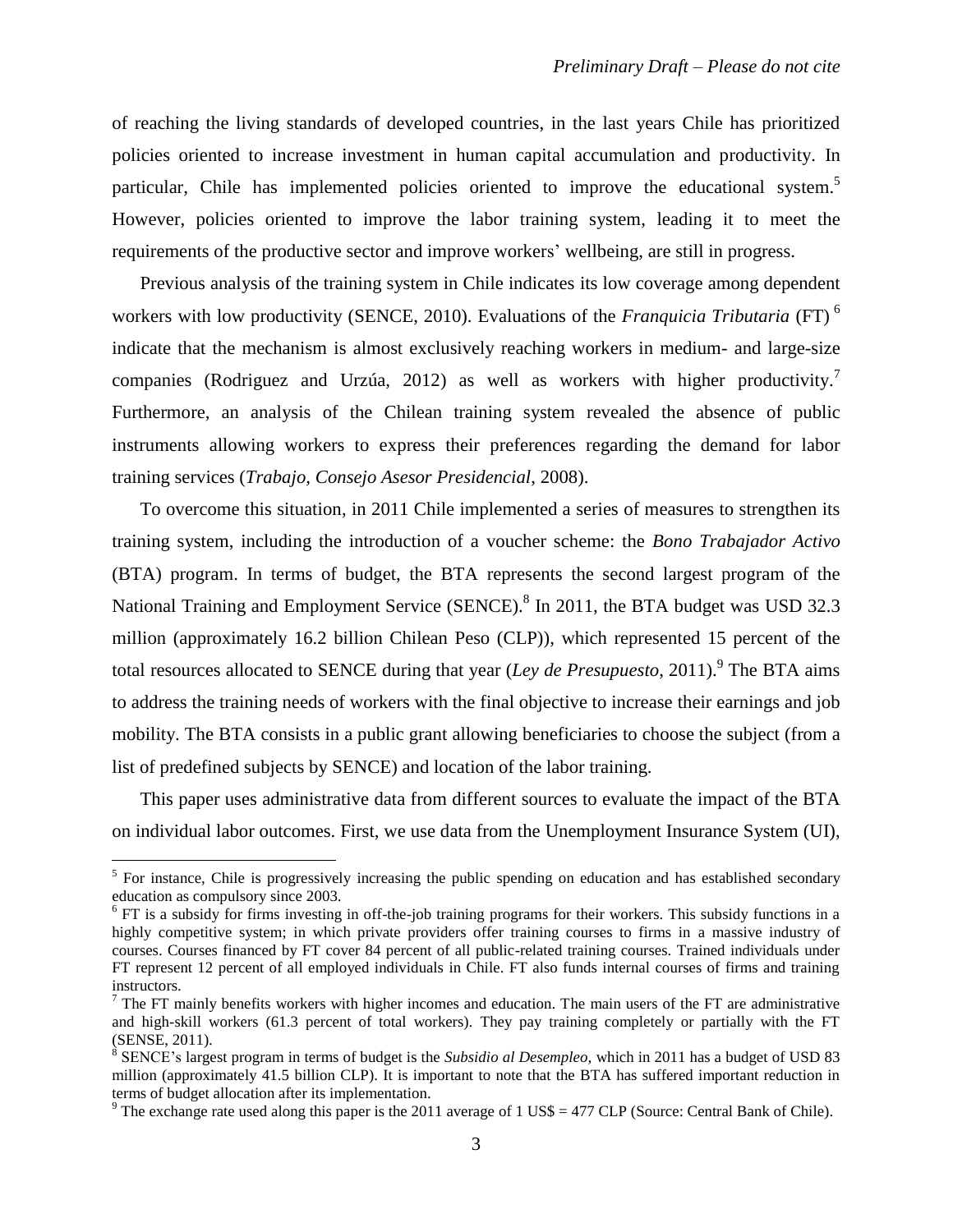containing employment and earning histories of formal workers from 2002 to 2012. The UI data contain information from about 7.7 million formal workers. Second, we merge the UI dataset with administrative data from SENCE, containing information of the BTA beneficiaries (205,823) workers in 2011).<sup>10</sup> The rich nature of these datasets allows us to use panel data models for evaluating the impact of training on earnings, employment probability and the probabilities of changing jobs and economic sector. Given the non-experimental setting, we apply regression analysis and Propensity Score Matching (PSM) to measure the effects of the program. We use kernel PSM method to build a robust control group. Our key identifying assumption is that, in the absence of the BTA and after considering individual observable characteristics, any change in earnings, employability, or the probabilities of changing economic sector and jobs would not be systematically different between workers in the treatment and control groups.

Overall and in the short run, our results indicate a significant and positive (small) impact of the BTA on employment and no significant effect on earnings conditional on employment. These results are consistent with those found by the previous evidence which suggest that the impact of the training vouchers are observed in the long run (Barnow, 2009).

The main contribution of this paper is bringing evidence regarding the effect of training vouchers on labor market outcomes in a developing country. To the best of our knowledge, this is the first study in a developing country evaluating the effect of training vouchers on labor market outcomes.

The rest of the paper is organized as follows: Section 2 provides a literature review on voucher training programs; Section 3 describes the *Bono Trabajador Activo* program; Section 4 presents the research strategy implemented; Section 5 describes the data used; Section 6 presents the results; and, Section 7 concludes and suggests policy recommendations.

#### **2. Training Vouchers**

 $\overline{a}$ 

According to the economics literature, using vouchers as a public policy tool improves economic efficiency in two ways (Friedman, 1962). First, it is expected that well-informed workers are able to choose the training programs maximizing their individual well-being and hence social welfare. Second, it is expected that expanding the set of workers' choices increases competition among training providers, which potentially improves the quality of the training received.

 $10$  That is, workers who applied to the program in 2011 and were awarded a voucher.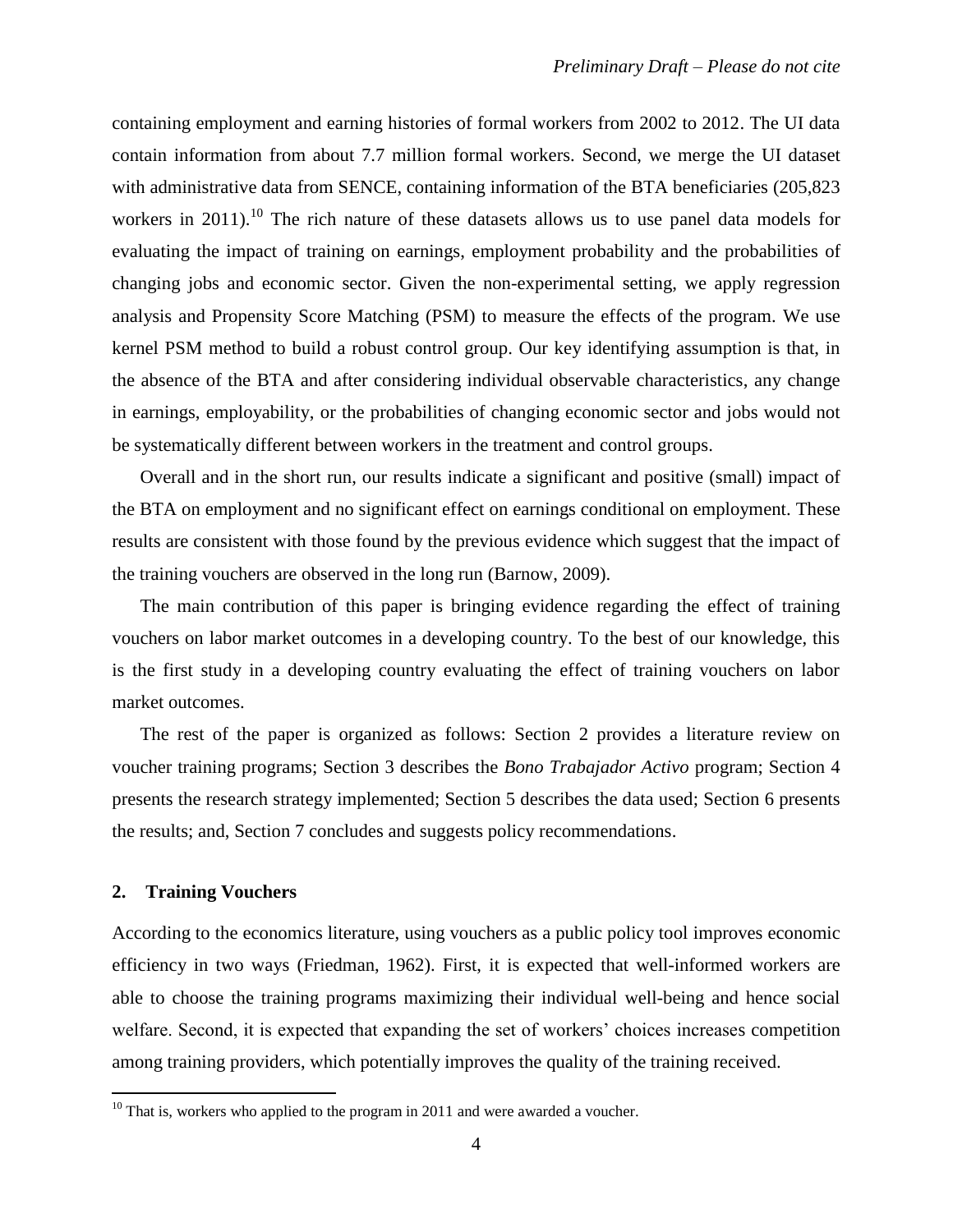An underlying assumption of these theoretical advantages is that individuals are well informed. However, when individuals are poorly informed about their own abilities, the quality of the training provider, or the expected wages and employment prospects in the occupation for which they are training, the efficiency gains of vouchers might be at risk (Barnow, 2009). To overcome this potential reduction of efficiency, and considering that gathering information might be expensive for individuals with low levels of human capital, an alternative scheme to the one allowing individuals to choose training completely free is asking local workforce agencies to provide information or asking workers to demonstrate knowledge about their decision before training takes place (Steuerle, 2000).

The efficiency gains of vouchers are also at risk when the training level maximizing individuals' well-being does not maximize the one of the society as a whole. There are several reasons why individuals might not choose efficiently from a social point of view. For instance, it might be that although public policies of this kind aim to maximize workers' earnings, they might select training programs that increase their current consumption and not necessarily increase their future income, as it is socially desired (Barnow, 2009). Moreover, workers might choose training as a response to non-pecuniary incentives (e.g. social pressure, norms, etc.).

Vouchers have been extensively used as a public policy tool, particularly in education (Steuerle, 2000). Some countries (Chile, Denmark, the Netherlands, South Korea, and Sweden) have implemented universal voucher programs in education. Other countries have also implemented vouchers programs for education, targeted to specific geographical areas (Cote d'Ivoire and Czech Republic) or populations (Colombia, Guatemala, Pakistan, and the US).

The theoretical and empirical evidence of the impact of school choices on students' performance is vast and mixed. For instance, the several small-scale voucher programs have been implemented in the U.S., mostly targeted to low-income students, such as the Milwaukee Parental Choice Program, the Cleveland Scholarship and Tutoring Program, the Washington D.C. Opportunity Scholarship Program, and the New York City voucher experiment. In general, evaluations of these programs find modest effects of vouchers on students' educational achievements.<sup>11</sup> Evidence from Denmark suggests that the increase in competition between providers, generated as a response to the voucher system, does not affect educational outcomes

 $11$  A review of the literature on the impact of private school vouchers can be found in Rouse and Barrow (2009), Barrera-Osorio and Patrinos (2009), McEwan (2004), Somers et al. (2004), Levin and Belfield (2003), Belfield and Levin (2002).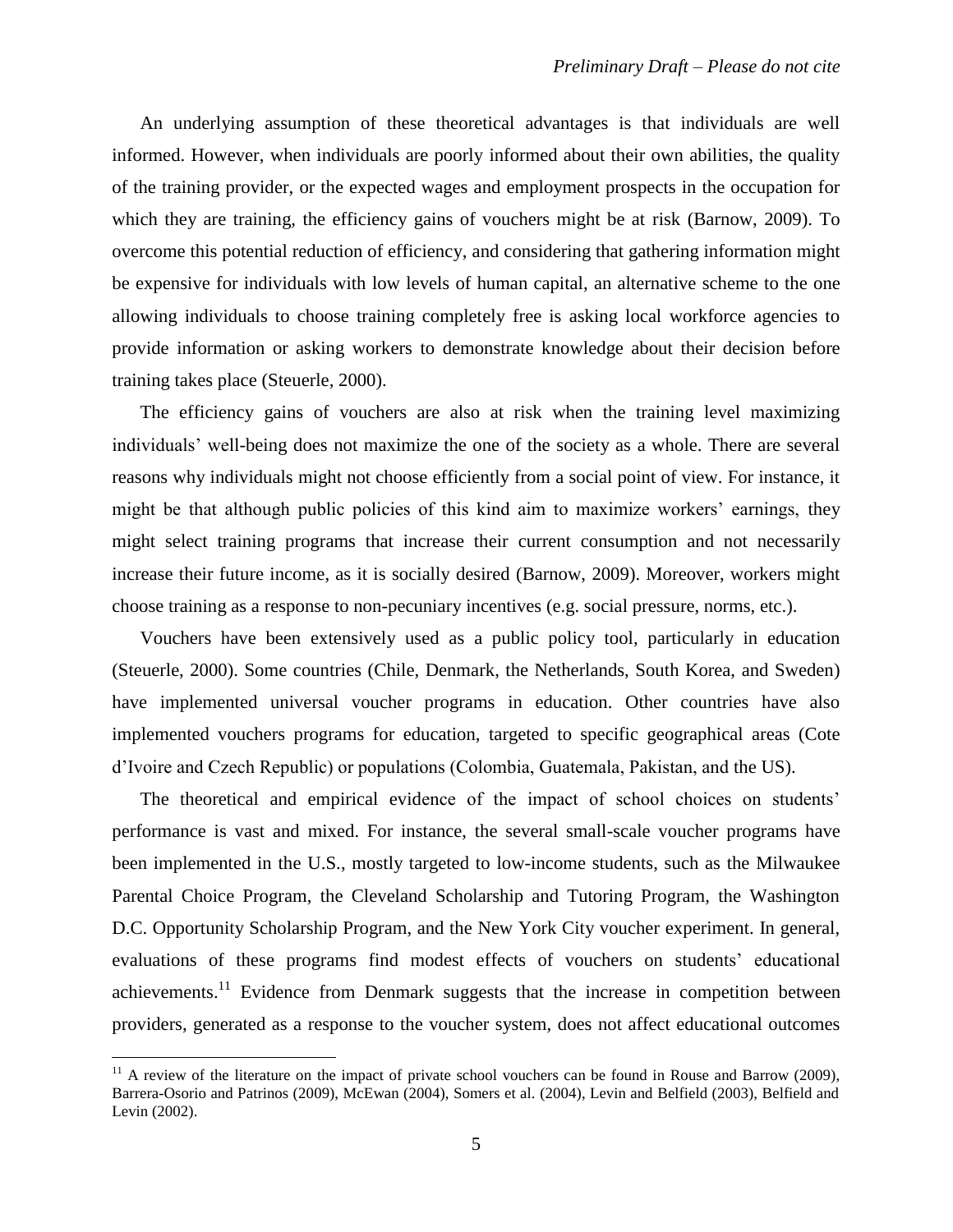of students. In contrast, competence positively affected the performance of Swedish public schools and the one of private and public schools in the Netherlands (Barrera-Osorio and Patrinos, 2009). For Chile, several evaluations of the educational voucher system, using different methodologies and datasets, find a small positive effect on students' educational outcomes (McEwan, 2001; Tokman, 2002; Sapelli and Vial, 2002 and 2005; Contreras et al., 2008, Lara et al., 2011).

Despite the fact that many developed countries have already introduced labor-training vouchers (Belgium, Germany, Australia, USA and the Netherlands), their use has received much less attention in the empirical economics literature. In the USA, many programs, operating at a state and local level, utilize vouchers in the provision of education, training and employment services. In its comprehensive review of the use of vouchers in targeted training programs in the USA, Barnow (2009) concludes that the empirical evidence is mixed. The effects seem to be determined by the design of the voucher program and the accompanying services. For instance, evidence from the *Seattle-Denver voucher experiment* shows that the program increased the amount of training and education received. However, it also negatively affected earnings of those eligible to participate.<sup>12</sup> On the other hand, the evaluation of the Individual Training Account Experiment finds results similar to those from the Seattle-Denver voucher. Participants declared that having more choices as consequence of the program was an advantage but also that the program implies losses in terms of earnings.<sup>13</sup> There is also evidence on the effectiveness of vouchers for dislocated workers.<sup>14</sup> Evidence from the Trade Adjustment Assistance program also show that individuals receiving training had slightly lower wages than those who did not take training, but the difference was generally not statistically significant.<sup>15</sup> Meanwhile, the evidence

<sup>&</sup>lt;sup>12</sup> The Seattle-Denver program was the largest and last of a series of experiments that were conducted in the 1960s and 1970s to learn about the feasibility and behavioral implications of a "negative income tax" program. Members of the treatment group were provided a guaranteed income and any income earned by the participants was taxed at a specified rate. The experiment involved almost 5,000 families. The families in the experimental groups were randomly assigned to one of the four basic combinations: (i) counseling only; (ii) counseling plus a 50 percent subsidy for the cost of any education or training; (iii) counseling plus a full subsidy for the cost of any education or training in which the person enrolled; and (iv) no treatment (see Dickinson and West (1983) for further details).

<sup>&</sup>lt;sup>13</sup> The Individual Training Experiment Account was implemented to learn the relative effectiveness of individual training accounts, with different levels of control by local programs. See McConnell et al. (2006) for further details.

<sup>&</sup>lt;sup>14</sup> In the USA the terms "dislocated workers" and "displaced workers" are use synonymously. Displaced workers refers to workers 20 year of age and older who have lost or left their jobs because their company closed or moved, there was insufficient work for them to do, or their position or shift was abolished.

<sup>&</sup>lt;sup>15</sup> The Trade Adjustment Assistance program was established in 1962 to provide financial assistance and training to workers who lost jobs as results of imports. See Corson et al. (1993), for further details about the evaluation of this program.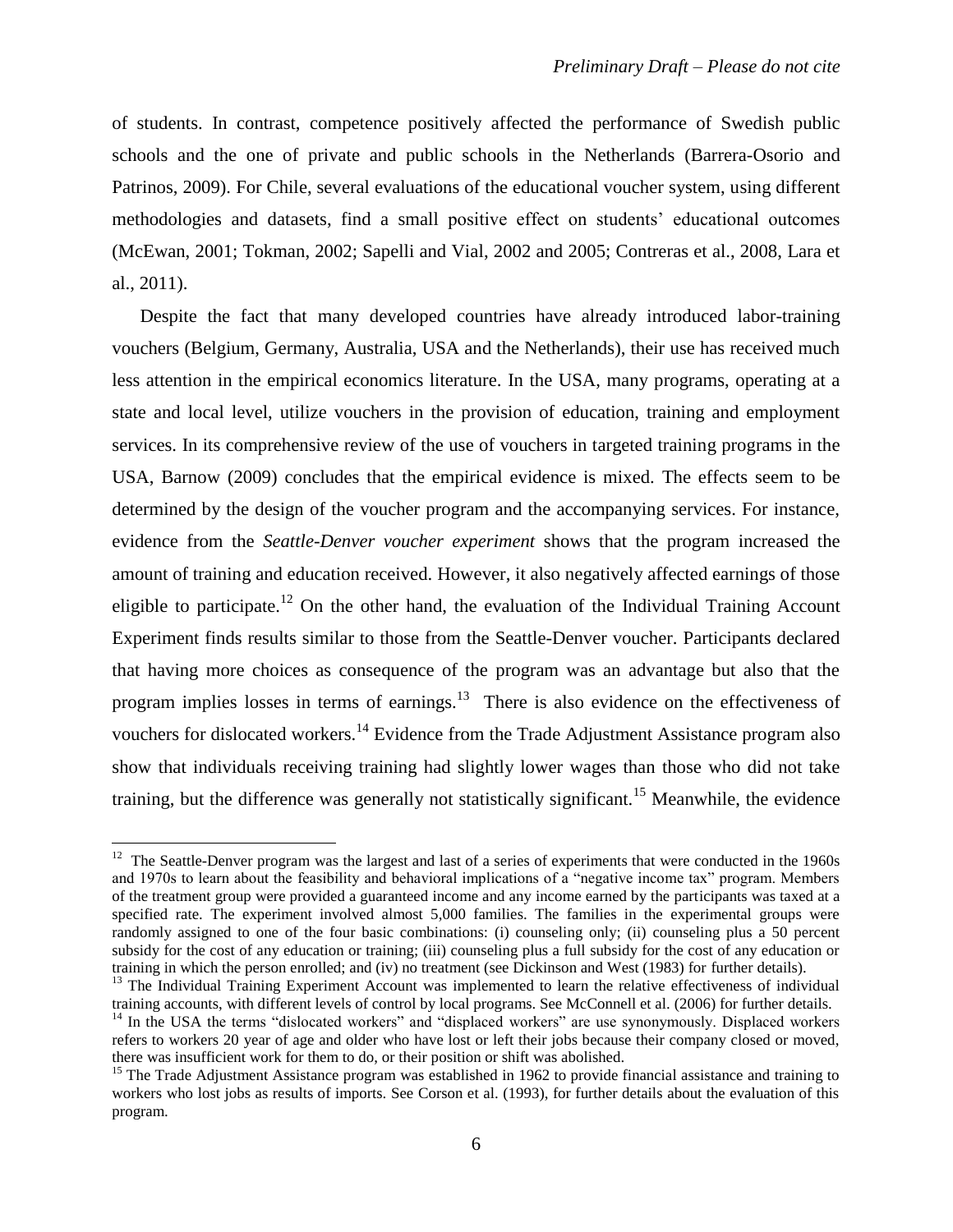from the voucher program funded by Allegheny County, Pennsylvania finds that the program increased earnings by about  $6.3$  percent.<sup>16</sup>

For Switzerland, Schwerdt et al. (2011) evaluates the effects of a randomized intervention issuing vouchers for adult education. The paper finds no significant average effect of the program on earnings, employment, and subsequent education one year after the treatment. However, they find evidence of heterogeneous effects: among the group of individuals changing their participation decision in adult education in response to the voucher, substantially more individuals are highly educated rather than lower educated. On the other hand, returns to adult education, in terms of future earnings, are higher for individuals with low education than for individuals with more education.

For Germany, Rinne et al. (2008) analyzes the impact of the Hartz reform implemented in 2003, which introduced training vouchers and imposed more selective criteria on the applicants. Using rich administrative data and applying matching and regression methods, the paper first estimates the overall reform effect and then decomposes it into a voucher effect and an assignment effect. The authors find positive effects of the voucher on employment, measured 6 and 12 months after starting in the program. Also for Germany, Doerr et al. (2012) estimate the average causal effect of the voucher on the employment probability and monthly earnings for individuals who were awarded a voucher. The authors find positive effects on employment and earnings after a long lock-in period of three years. Their results indicate that after four years of being awarded a training voucher, recipients are, on average, 3.5 percentage points more likely to be employed and earn 50 Euro more per month than comparable non-recipients.

As mentioned above, experiences of labor training vouchers programs in developing countries are scarce. In Kenya, the World Bank launched a training voucher program for entrepreneurs in micro- and small-scale informal businesses (MSEs). The voucher covered up to 90 percent of the cost of skill and management training. Results from an ex-post evaluation, which surveyed over 300 training providers and MSE trainees, show that the program increased training but the impact of training was modest. A large share of the voucher subsidy was captured by the training providers rather than the trainees. Moreover, many trainers returned to their previous activities once the subsidies ended (Hallberg, 2006). Similarly, a program

 $16$  This program targeted dislocated workers. See Bednarzik and Jacobson (1996) for further details.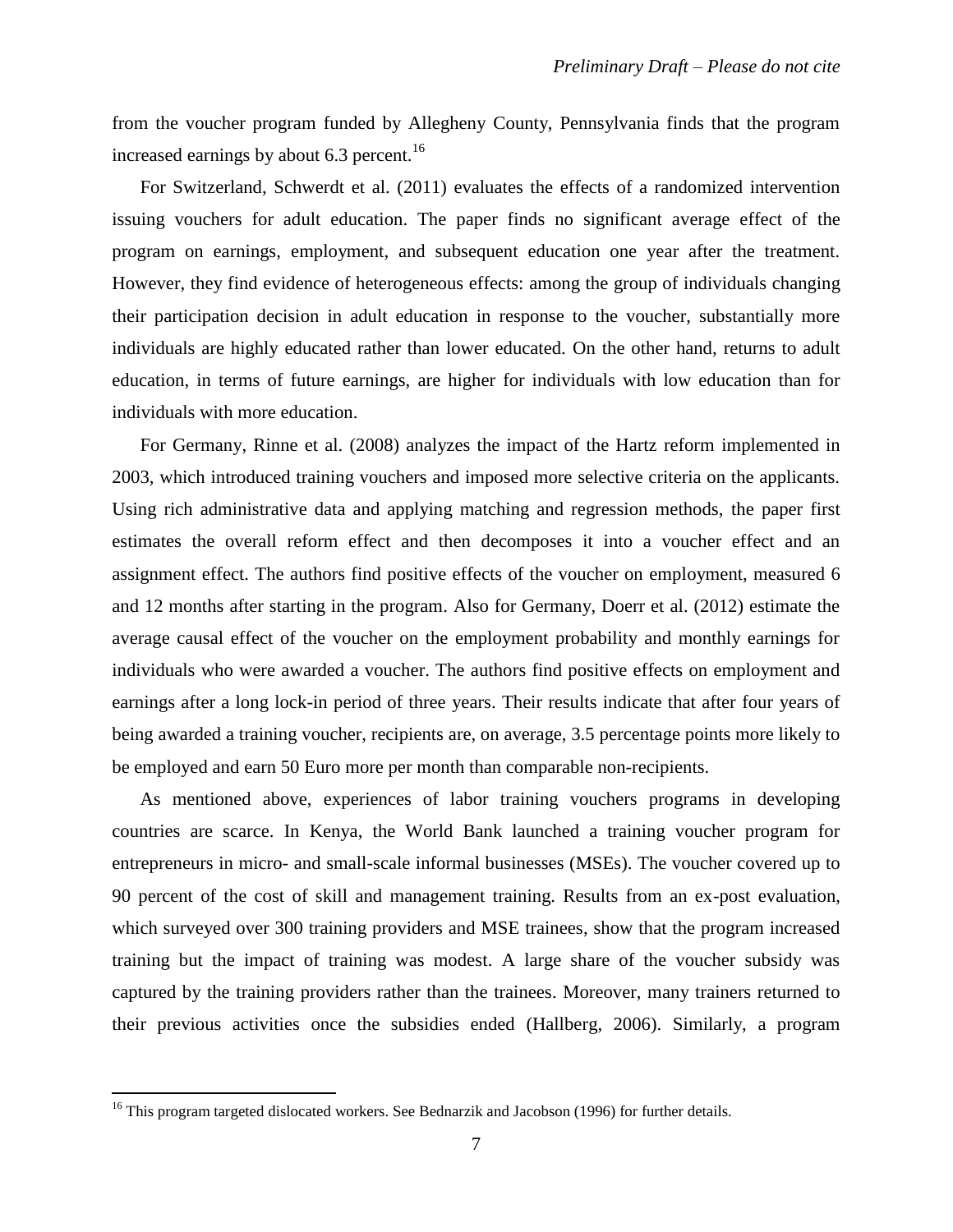implemented in Paraguay in 1995 increased the demand of training (Schor and Alberti, 1999).<sup>17</sup> Unfortunately, these two studies do not analyze the effect of the voucher on workers' labor outcomes.

In summary, the empirical literature presented above shows mixed results of the impact of the training vouchers on educational and labor market outcomes. Furthermore, the magnitude of the impacts is generally small. In particular, it is unclear whether a training voucher scheme is more efficient than a scheme where the assignments of training are made by the government or its agents, or than any other active labor market policy.

#### **3. The** *Bono Trabajador Activo*

 $\overline{a}$ 

Despite the significant economic development observed in Chile during the last decades, inequality is still persistent in the country. Chile has the most unequal distribution of income among the OECD countries (OECD, 2012), and one similar to the average of the Latin-American region (Lustig, 2010).<sup>18</sup> The main source of household income (80 percent) in Chile comes from labor income (CASEN, 2009), which suggests that this is an important component related to inequality in the country. Moreover, workers in Chile present an important deficit of basic skills. For instance, according to Microdatos<sup>19</sup>, in 2013, 44 percent of adults were functional illiterate (42 percent in reading comprehension and 51 percent in basic quantitative skills). There is a consensus in Chile that investing in human capital accumulation and productivity would lead at improving the labor conditions of workers and achieving the living standards of developed countries (*Consejo de Equidad*, 2008).

At the beginning of 2011, Chile implemented the *Bono Trabajador Activo* (BTA) with the objective of addressing the low levels of employability of particular groups of workers and improving their access to better quality jobs. The BTA consists of a public grant allowing workers to freely choose labor training according to their preferences from a set of possible choices. The BTA is managed by SENCE and the training courses take place at Technical

 $17$  The Training Voucher Program in Paraguay works as following: entrepreneurs obtain vouchers in government offices and attend to the training courses of their choice. Courses are paid with the vouchers and with an individual contribution. The only restriction on the choice of training course is that training has to be provided by a institution recognized by the Program.

 $18$  While the average Gini index among the OECD countries is 0.32, the one of Chile is 0.52. On the other hand, the average Gini of Latin America is 0.51.

<sup>&</sup>lt;sup>19</sup> "Study of Basic Skills of Adult Population (2013)", available at:<http://www.estudiocompetencias.ccc.cl/>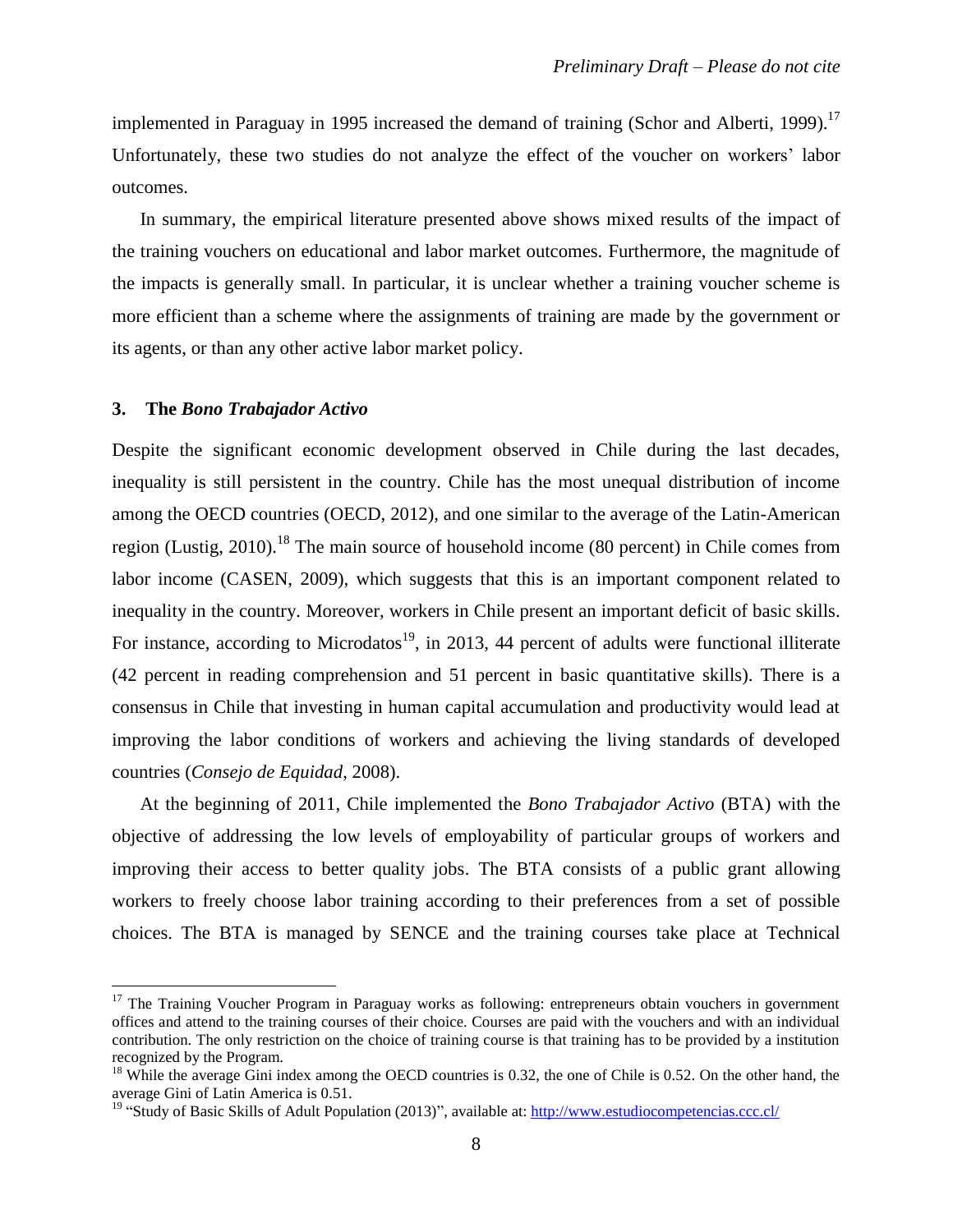Training Organizations (OTECs). By design, the BTA voucher funds courses lasting, on average, 6 months.<sup>20</sup> Moreover, applicants have to accomplish the following eligibility requirements to receive the BTA: be employed; be aged between 18 and 60 years (women) and 65 years (men); have contributed at least 12 months (continuously or discontinuously) during their professional lives; have contributed at least 6 months (continuously or discontinuously) during the year previous to application; and, have, on average, a monthly gross wage lower than USD 1,200  $(CLP 600,000).$ <sup>21</sup> Administrative data from different public institutions (Civil Registry and Identification Service; Social Welfare Institute; Unemployment Fund Administrator; among other sources) allow the verification of the above information.<sup>22</sup>

In general, the maximum BTA voucher funding corresponds to USD 800 (approximately CLP 400,000) per beneficiary. For more expensive courses, the funding might increase up to USD 1,000 (CLP 500,000). Before the training starts, the beneficiary is asked to pay 20 percent of the total course fees. This initial copayment is designed as a guarantee, which is reimbursed to the beneficiary at the end of the course if he/she attends to at least 75 percent of the training, passes the course, and completes a satisfaction survey.<sup>23</sup> If these conditions are not met, the OTEC may retain the copayment.

Originally, the BTA planned on sorting eligible workers following an employability index  $(EI):$ 

$$
IE_i = \overline{S}_i \frac{Monthly_i}{12} \tag{1}
$$

 $20$  This might vary with the type and number of hours of the training chosen. Although the design considered an average duration of courses of six month, in practice, the average length of the courses is 3 months, as shown in Figure 6A in the Appendix.

 $21$  Average calculated over the last 12 months previous to the application.

 $22$  The employment status data of the applicants is verified through administrative data from de Ministry of Labor. Although the data verification process, delays in updating administrative data might allow unemployed workers to receive the BTA even though they are unemployed.

<sup>&</sup>lt;sup>23</sup> After completing the course, students are obliged to answer a satisfaction survey. The survey is filling-in on-line on the SENCE's website. In 2012 and 2013 the surveys were not conducted, because of problems in its implementation.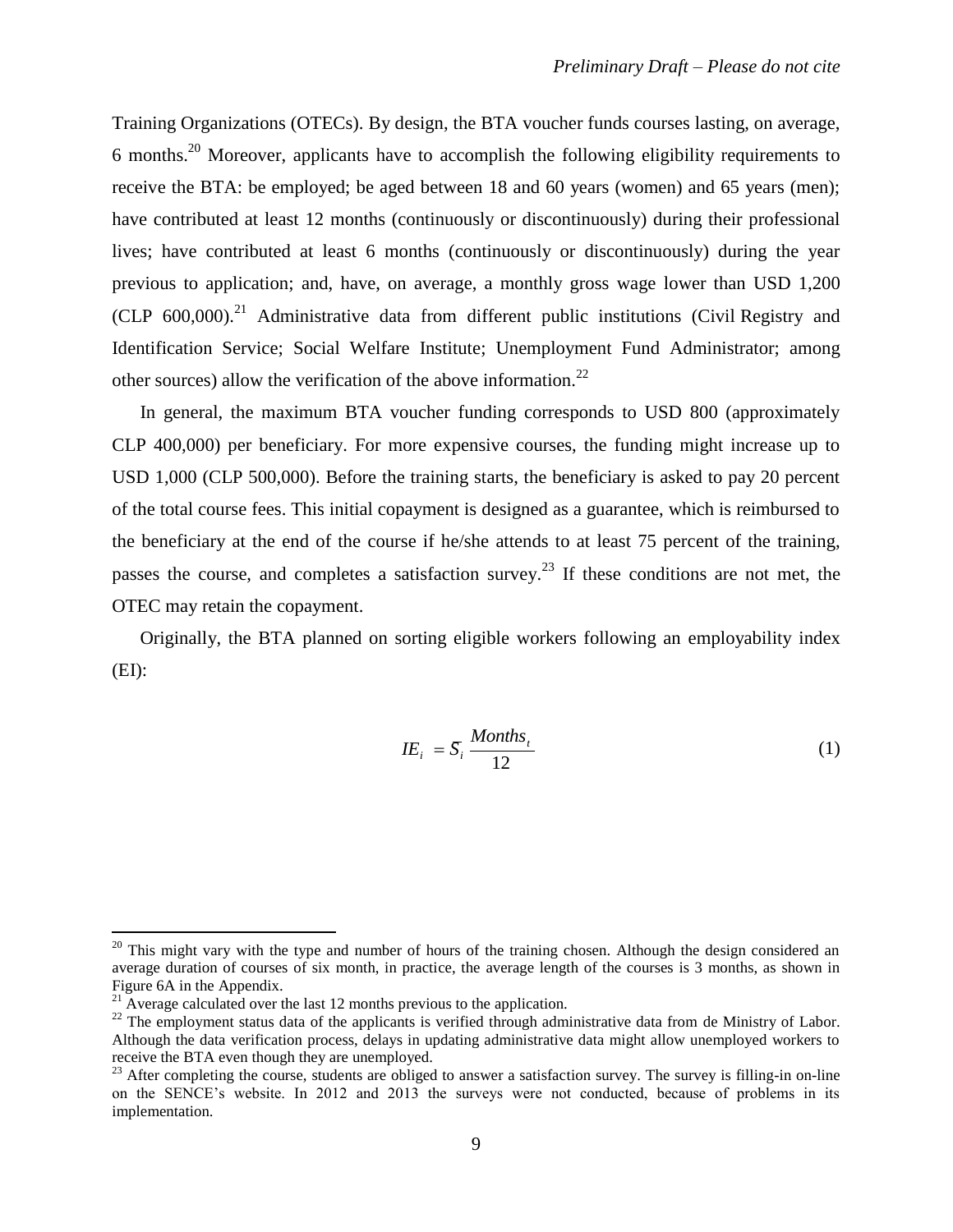Where  $\overline{S}_i$  is the average monthly earnings in the 12 months previous to the application.<sup>24</sup> *Months* is the number of months with formal employment on the 12 months-period before the application. By design, eligible workers were expected to be sorted by this index giving priority to receive the voucher to those with lower scores, but, in practice the IE were never used. Although the IE was designed as a targeting mechanism, it was not used during the first year of the program because the program's administration expected a low demand for vouchers. Instead, all eligible applicants were awarded training vouchers, on a first come first served basis, subject to availability of places in each course. This feature has a direct impact on the evaluation methods to use, as we discuss later in the paper.

#### **3.1 Voucher Recipients**

 $\overline{a}$ 

According the Ministry of Labor and Pensions, in 2011, there were 205,823 applicants meeting the minimum BTA eligibility requirements. As mentioned above, all applicants accomplishing the application requirements had the same probability of receiving a voucher and follow training, subject to the availability of spots on each course. This section describes some main characteristics of the eligible applicants in 2011.

The applicants are mostly Chilean (99 percent). Male participation is larger than female participation (54 and 46 percent, respectively, as shown in Table 1A, in the Appendix). On average, applicants are 34 years old and no large differences by gender are evident. Regarding their education level, most applicants have completed secondary education, either the regular Scientific-Humanist track or the vocational Technical-Professional track (21.2 and 36.8 percent, respectively).<sup>25</sup> The BTA seems to be a less attractive option for workers with higher education levels; only 20 percent of applicants have tertiary education (Table 2A, in the Appendix).

The most demanded areas of interest correspond to skilled white-collar jobs, as Administration (25 percent) and Computer and Software (13 percent). In contrast, courses related to primary activities are less demanded (Agriculture, Construction and Mechanics), as shown in

<sup>&</sup>lt;sup>24</sup> This average is represented in *Unidad de Fomento* (UF), which is the account unit used in Chile. The exchange rate between the UF and the CLP is constantly adjusted to inflation so that the value of the UF remains constant on a daily basis during low inflation.

<sup>&</sup>lt;sup>25</sup> Secondary education in Chile is divided in the following four-year tracks: Scientific-Humanist (regular), Technical-Professional (vocational) and Artistic. Schools offering Technical-Professional programs are denominated: Industrial schools (electricity, mechanics, electronics, and informatics, among others), Commercial schools (management, accountancy, secretary and similar), Technical schools (fashion, culinary, nursery and the like), and Polyvalent schools (offering careers of more than one of those listed above).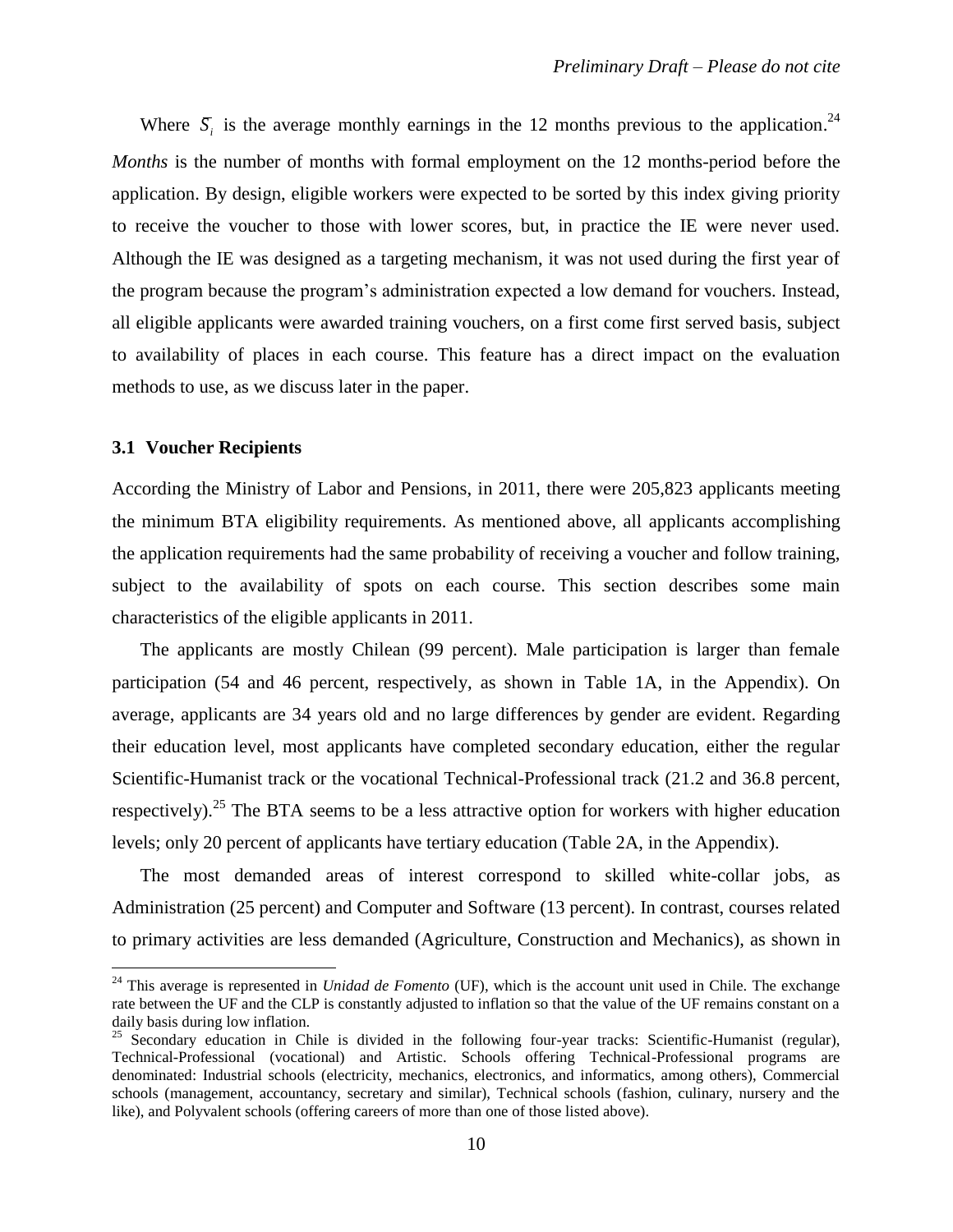Figure 1A, in the Appendix.<sup>26</sup> While there are no significant differences in the age of applicants to different courses, there is evidence of gender specialization (Figure 2A, in the Appendix).

Even though all applicants were supposed to fulfill the eligibility requirements described above, we find some contrasting evidence in the data (Figure 3A, in the Appendix). Regarding the employment status requirement, Figure 3A shows that only 85 percent were actually employed at the time of the application. Moreover, 7 percent of the applicants had contributed fewer than 6 motnhs in the 12 month period before applying; and, 3 percent had contributed fewer than 12 times along their career. Regarding earnings, 5 percent of applicants have average earnings greater than USD 1,200 (CLP 600,000) in the last 12 months before applying to the BTA. Finally, in very few cases (0.1 percent) the applicants were not in the age range established by the program.

Despite the fact that all applicants fulfilling the eligibility requirements were offered a voucher, only 25 percent enrolled in a training course. Among those who were offered a voucher but did not use it are: (i) those who were not able to enroll in an OTEC given the existing places for each region; (ii) those who decide not to enroll because the course of their choice was not available; and (iii) those who did not enroll in an OTEC for any other unknown reason.

Therefore, given that all eligible applicants were offered a voucher, our definition includes in the treatment group only those applicants who were awarded a BTA voucher and enrolled in a training course. In contrast, it includes in the control group those applicants who were awarded a voucher but did not take any training course. Unfortunately, we do not have data on dropouts from training.<sup>27</sup> Therefore, it is possible that the treatment group includes individuals who started but did not complete the training courses. If this is the case our estimates would represent lower bound estimates of the real impact of the BTA.

#### **4. Empirical Strategy**

 $\overline{a}$ 

This section presents the empirical strategy for estimating the effect of the training voucher on the labor supply of workers. The non-experimental feature of the data determines the methodology to use. We use OLS and Propensity Score Matching (PSM) to evaluate the effect of

<sup>&</sup>lt;sup>26</sup> Women are mainly represented in courses in Administration (66%), Commerce and Financial services (67%), Services (61%), and Tourism and Language (64%). Contrarily, men are mainly represented in courses related to Agriculture (61%), Construction (92%), Mechanics (97%), Mining (87%), and Transport (89%)

 $27$ <sup>27</sup> The data are not available for the entire sample.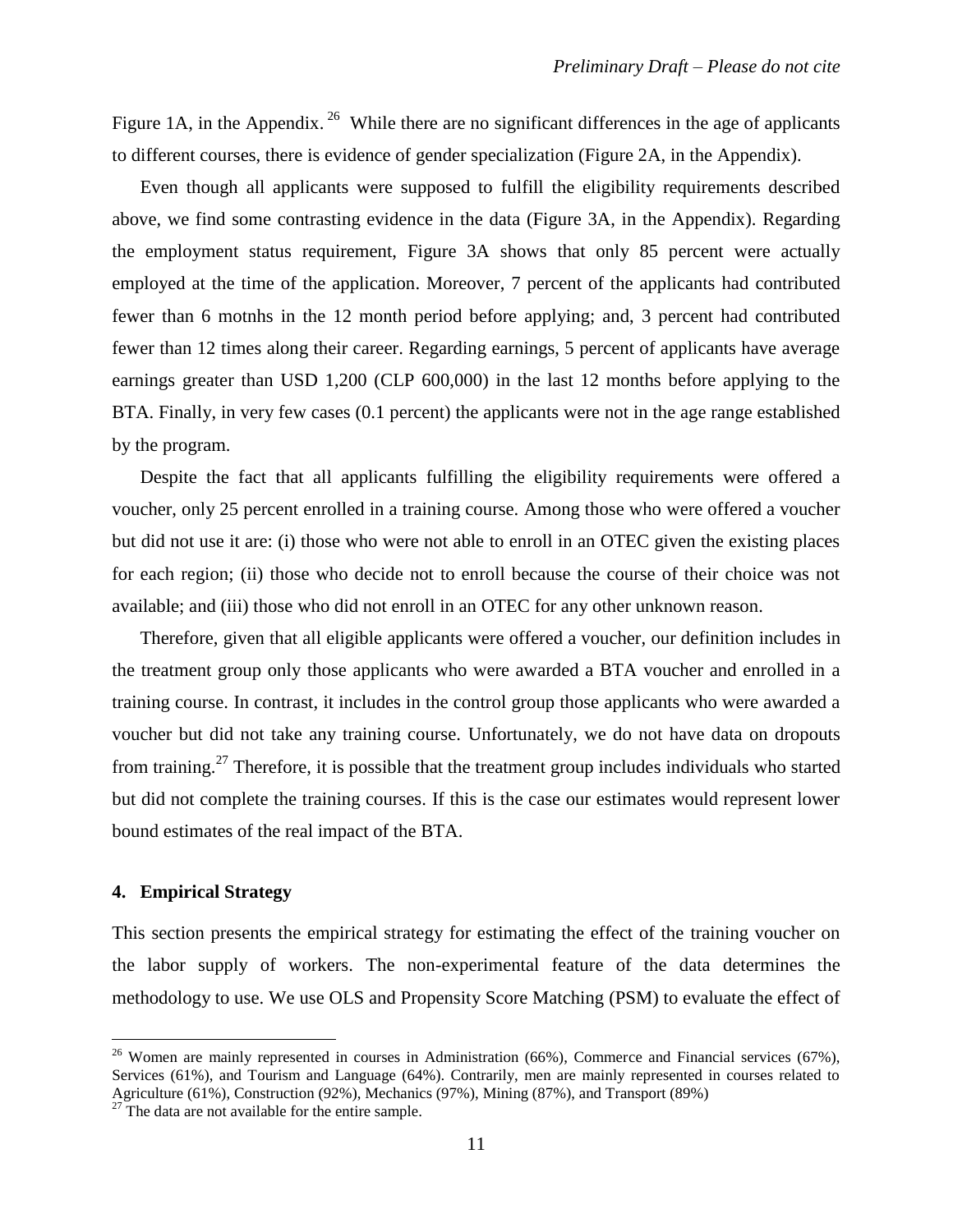the voucher on employment, earnings, and the probabilities of changing jobs and economic sector.

The OLS (difference in difference approach), allows us to control for unobservable characteristics (e.g. ability, motivation) that might affect both participation in the treatment and the labor outcome. If these characteristics are time-invariant our estimates are unbiased. On the other hand, to take into account that participation into the program might be explained by observables characteristics, we control for selection bias through PSM. However, as it is well known, the PSM does not solve the problem of selection based on unobservable characteristics. The rest of this section describes in detail both methodologies.

#### **4.1 Regression Analysis**

 $\overline{a}$ 

We start estimating the effect of the BTA using the following OLS model:

$$
y_{i,t} = \alpha + \beta D_{i,t} + \delta X_{i,t} + \gamma L_{i,t-1} + \tau_i + \gamma_t + \mu_{i,t}
$$
 (2)

Where  $y_{i,t}$  is the outcome of interest for individual i in month t. As discussed above, the dependent variables considered in this paper are employment, monthly earnings and the probabilities of changing sector and job. *X <sup>i</sup>*,*<sup>t</sup>* is a vector of time-variant individual characteristics (age).  $L_{i,t-1}$  is a vector of individual labor history at month  $t-1$  (months worked at  $t-1$ , average fixed effect (month).  $D_i$  is a dummy indicator for whether individual *i* had training voucher monthly income at  $t - 1$ ). On the other hand,  $\tau_i$  is the individual fixed effect and  $\gamma_i$  is the time since the month  $t^{28}$ .

Assuming that (i) there is no selection on unobservable characteristics; (ii) the treatment effect is homogeneous; and, (iii) the outcome and covariates have a linear relationship, the coefficient  $\beta$  in equation (2) represents the impact of the BTA.

The parameter of interest,  $\beta$ , in equation (2) is estimated by OLS. The key identifying assumption is that, in the absence of the BTA, changes in earnings, employability, and the probability of changing sectors or jobs would not systematically be different between workers in

<sup>&</sup>lt;sup>28</sup> The  $D_i$  indicator activates (i.e. takes the value 1) when the worker starts training and last until August 2013 (the last month of the estimation).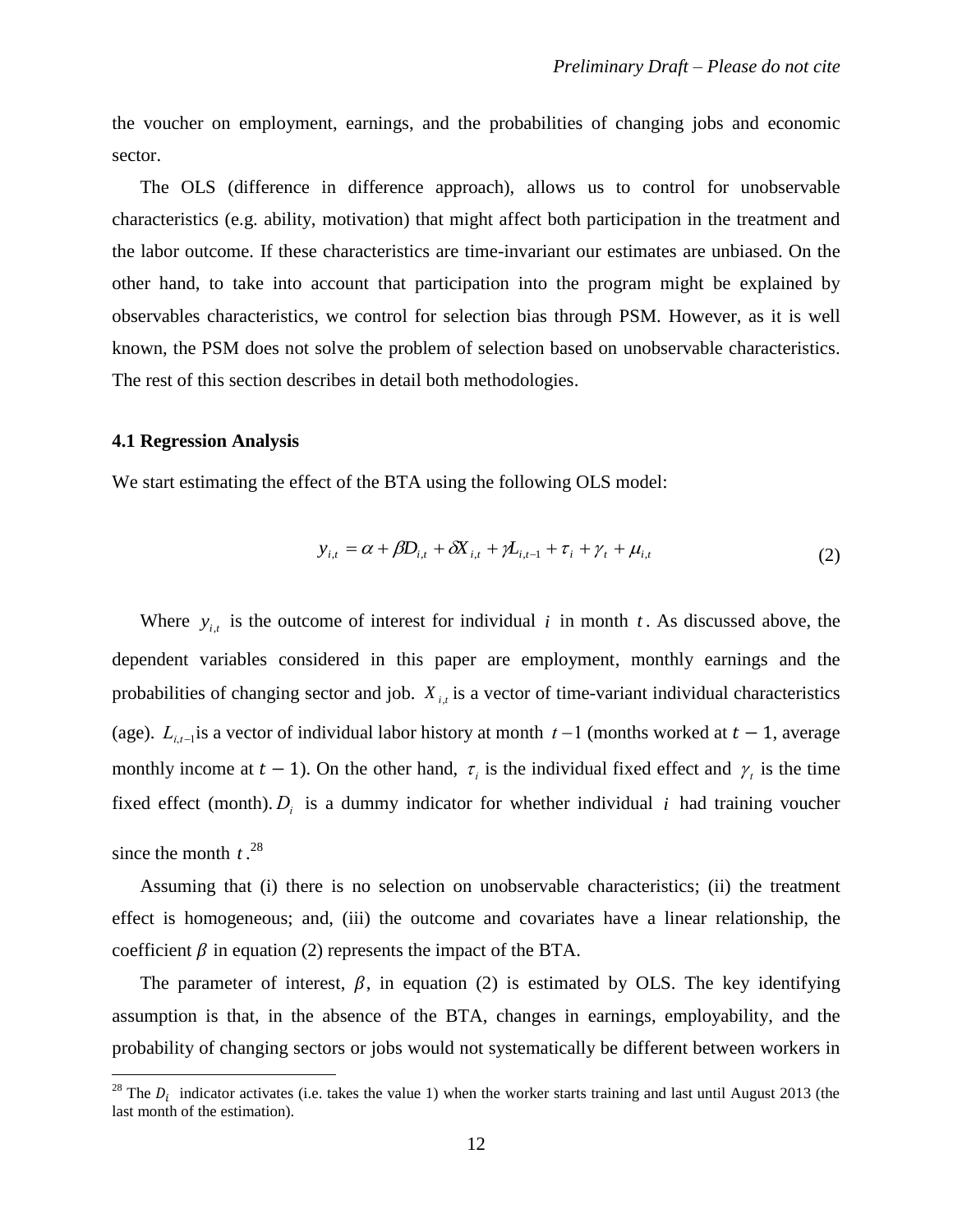the treatment and control groups. Under this assumption, the parameter of interest  $\beta$  represents the average effect of BTA on trained workers compared to workers who did not participate in the program. We also, explore heterogeneous effects by gender, age (younger or older than 35 years old) and education (more than secondary education and less of secondary education).

#### **4.2 Propensity Score Matching**

We also apply Propensity Score Matching (PSM) techniques to estimate the impact of the BTA voucher. Ideally, to evaluate the effect of the BTA one would compare the outcome with treatment  $y_1$  and the one without treatment  $y_0$ , for the same worker. However, at a particular point in time a worker can only be observed in one of the two states. Therefore, to explore the treatment effect it is necessary to infer the outcome that a treated individual would have obtained if he would not had received treatment.

We use  $D = 1$  to denote that a worker receives the treatment and  $D = 0$  if he does not receive it. Then, the observed outcome for a particular worker is:

$$
y_i = D_i y_{i,1} + (1 - D_i) y_{i,0}
$$
 (3)

While the distributions of the outcomes  $F(y_1 | x, D=1)$  and  $F(y_0 | x, D=0)$  are observed from the data, the joint distributions  $F(y_1, y_0 | x, D = 1)$ ,  $F(y_1, y_0 | x)$  and the distribution of the the distribution of impact, such as the mean. A common parameter of the distribution of the impact  $F(y_1 - y_0 | x, D = 1)$  are not. Therefore, research is based on estimating characteristics of impact to estimate is the average of the treatment on the treated (ATT)*,* which is calculated as:

$$
ATT = E(y_{i,1} - y_{i,0} | D_i = 1)
$$
\n(4)

 $\ddot{ }$ The matching techniques assume that there is a set of observable characteristics (Z)*,* such that:

$$
E(y_{i,0} | Z_i D_i) = E(y_{i,0} | D_i = 0) = E(y_{i,0} | Z_i)
$$
\n(5)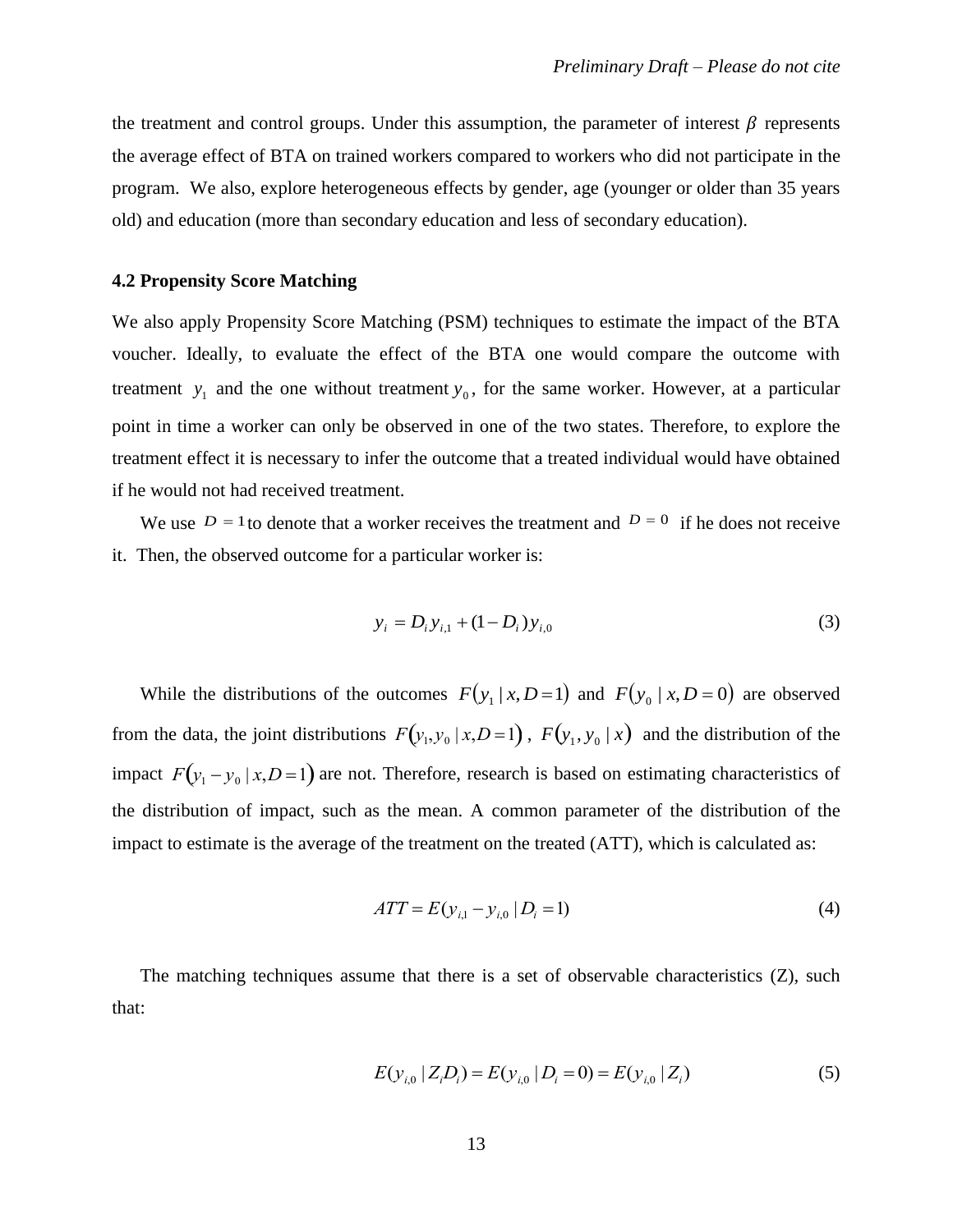That is, one should ensure that individuals in the control  $(D=0)$  and treatment  $(D=1)$ groups are comparable prior to the application of the treatment or, alternatively that the expected outcome without treatment for both groups would be equal, conditional on *Z* .

If it is also found that  $Pr(D=1 | Z)$  < 1, the problem of program evaluation can be resolved the treatment as a counterfactual approach of treated individuals. Given this, the average effect substituting the observed distribution of  $y_0$  for comparable individuals in  $Z$  that did not receive on the treated is:<sup>29</sup>

$$
ATT = E(y_{i,1} - y_{i,0} | D_i = 1) = E(y_1 | D_i = 1) - E_{Z|D=1} \{ E_y(y | D = 0, Z) \}
$$
 (6)

Rosenbam and Rubin (1983) show that for two random variables *Y* and *Z* and a discrete variable *D* :

$$
E(D|Y, P(D=1|Z)) = E(E(D|Y,Z)|Pr(D=1|Z))
$$
\n(7)

Thus,

 $\overline{a}$ 

$$
E(D|Z) = E(D|Z) \Rightarrow E(D|Y, Pr(D=1|Z)) = E(D|Pr(D=1|Z))
$$
\n(8)

In this way, if the result  $y_0$  is independent from the status in the treatment conditional on Z, result, the problems of dimensionality associated with the conditioning on Z are resolved it also is conditional on dependents to the probability of participation  $P(Z) = Pr(D=1 | Z)$ . As a conditioning on the propensity score. <sup>30</sup>

<sup>&</sup>lt;sup>29</sup> The term  $E_{Z|D=1}$  indicates that the expression is taken over the density  $f(Z|D=1)$ 

 $30$  This problem emerges, for example, in the case of having a large number of discrete variables in the vector Z, as it is possible for cells with very few observations to appear, which has a negative impact on the estimate.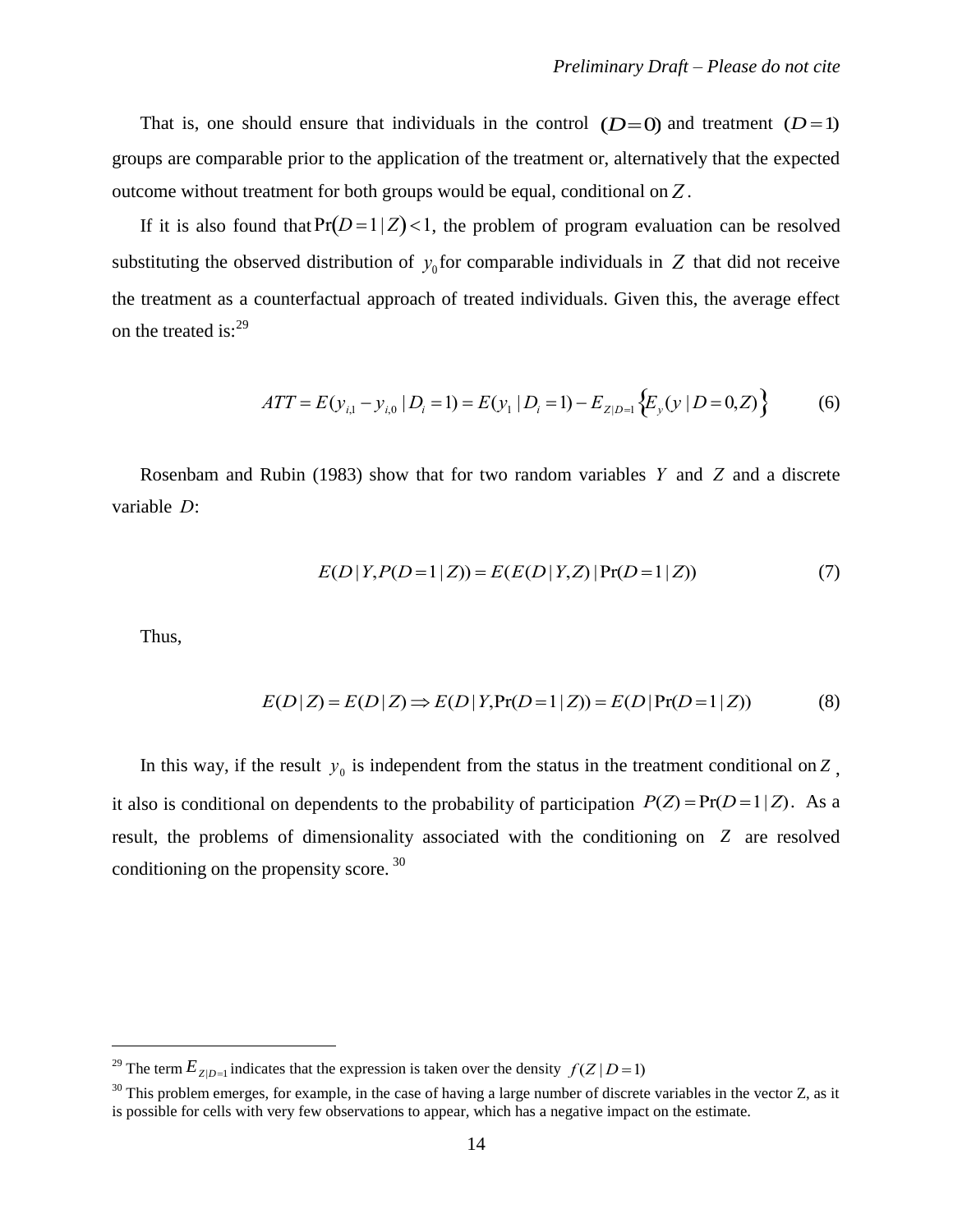We use a Kernel method to build the control group<sup>31</sup> and define four different bandwidths  $a_n$  $(0.2, 0.3, 0.4, \text{ and } 0.5)$ . Also, we use the Epanechnikov Kernel as function  $G(s)$ .<sup>32</sup> Moreover, we explore for the presence of heterogeneous effects of the BTA voucher by gender, age and education.

However, it is important to note that our PSM estimates might be biased under certain conditions. First, PSM assume conditional independence, that is, selection bias is eliminated controlling by observables. As we mentioned above, the assignment of vouchers was on a first come first served basis, subject to available vacancies in each course. Therefore, unobservable characteristics may play a critical role in explaining the training choice, such workers' ability or motivation which we do not observe. On the other hand, as we also mention above, our treatment group might include individuals who were awarded a voucher but have not completed the training courses. If these workers are less skilled or less motived, our estimates might represent underestimated effects of the impact of the voucher. Given this latter feature of the data, it is important to note that our estimates correspond to average intent to treat effect (AIT) instead of average effect on the treated  $(ATT)^{33}$ 

#### **5. Data and Summary Statistics**

 $\overline{a}$ 

This section provides descriptive statistics on individual characteristics and the outcome variables. We use data from different sources to estimate the effect of the BTA on labor market outcomes. First, we use administrative data from SENCE containing information on BTA beneficiaries. Second, we use data from the Chilean Unemployment Insurance System (UI),

$$
{}^{31}
$$
 The Kernel method,  $\hat{E}(Y_{0it} - Y_{0it'} | D = 1, P_i)$  is constructed as  $W(i, j) = \frac{G\left(\frac{P_j - P_i}{a_n}\right)}{\sum_{k \in I_0} G\left(\frac{P_k - P_i}{a_n}\right)}$ .

<sup>&</sup>lt;sup>32</sup> Pagan and Ullah (1999) argue that the parameter  $(a_n)$  determines the trade-off between the bias and the variance in the estimate of the conditional moment. Thus, for values greater than the bandwidth, the variance is expected to be lower but the bias is expected to be greater. This justifies that the choice of  $(a_n)$  is more relevant for the estimation than the choice of  $G(s)$ , which in turn leads us to perform a sensitivity analysis with the bandwidth values but to only use a Kernel function.

 $33$  AIT is a lower bound estimate of the impact of the program. In fact, ATT=AIT/(% of enrolled worker who took a training course).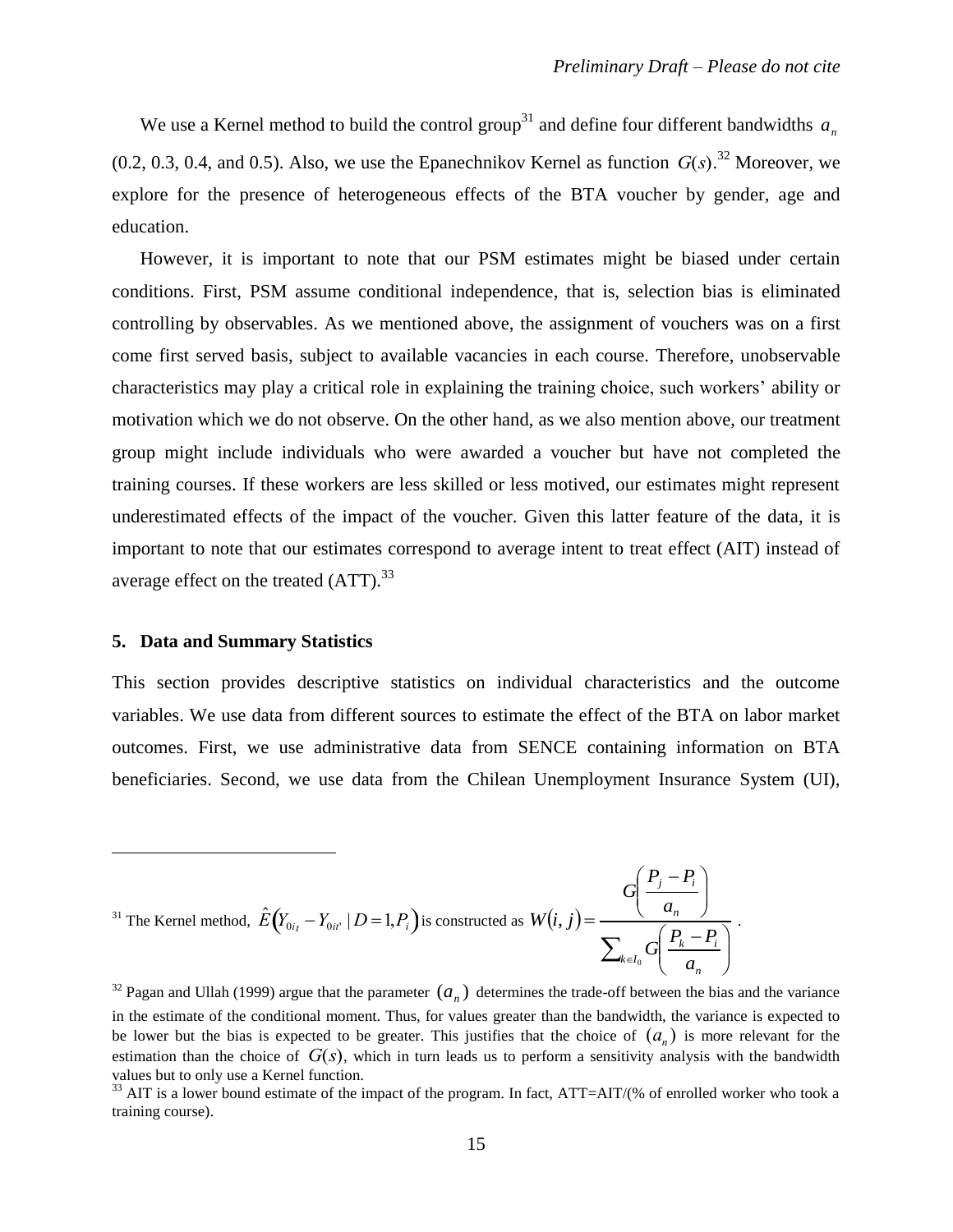which is administered by the Unemployment Fund Administrator, and contains data of all formal dependent workers since 2002.<sup>34</sup>

The administrative data from SENCE contains historical information on BTA beneficiaries since 2011. For every voucher received, it is possible to identify the starting and ending dates and the hours of the corresponding training. Figure 4A, in the Appendix, shows the distribution of the starting and the ending months of training courses. Most training courses started between August 2011 and May 2012 (98 percent) and finished between October 2011 and July 2012 (95 percent). Moreover, the average length of the training courses was three months (Figure 5A, in the Appendix).

The UI is a detailed administrative dataset containing, at August 2013, information of gross monthly earnings of 7,747,624 formal workers since October 2002. It also contains information of individuals' (gender and age) and firms' characteristics (economic activity, number of dependent workers, county and region).

In the treatment group we only include those applicants who received a BTA voucher and were enrolled in a training course. In contrast, workers in the control group are those applicants who were awarded a voucher but did not take a training course. The time spam of our evaluation corresponds to the period between July 2011 and August 2013. Thus, we can compare earnings and employment status in July 2011 (before treatment) and August 2013 (after treatment).

Combining the UI and the records of beneficiaries of the BTA, we ended up with a sample of 171,577 eligible workers. Out of them, 26 percent (44,153 workers) were enrolled in a training course in 2011 and form the treatment group. The remaining 74 percent (127,424 workers) form our control group, are those who were awarded a voucher but did not take a training course.<sup>35</sup>

Table 1, shows that workers in the treatment group are more likely to be employed and to change jobs and to change sector, are older, are mainly males, and have secondary education. Meanwhile, workers in the control group show higher earnings in August 2013, are less likely to

 $34$  The Unemployment Insurance is an individual saving account for each dependent worker. Both the worker and his employer contribute to this fund. The UI is supplement by the Solidarity Fund, which is financed by public and private (employers) contributions. The Unemployment Fund Administrator of Chile (AFC) is the private manager of the mandatory unemployment insurance.

<sup>&</sup>lt;sup>35</sup> When merging these datasets 37,643 applicants of BTA were not found in the UI database. This may be due to the fact that the UI only captures labor histories of individuals with new contracts starting in October 2002. Thus, individuals whose contracts started before October 2002 are not in the UI.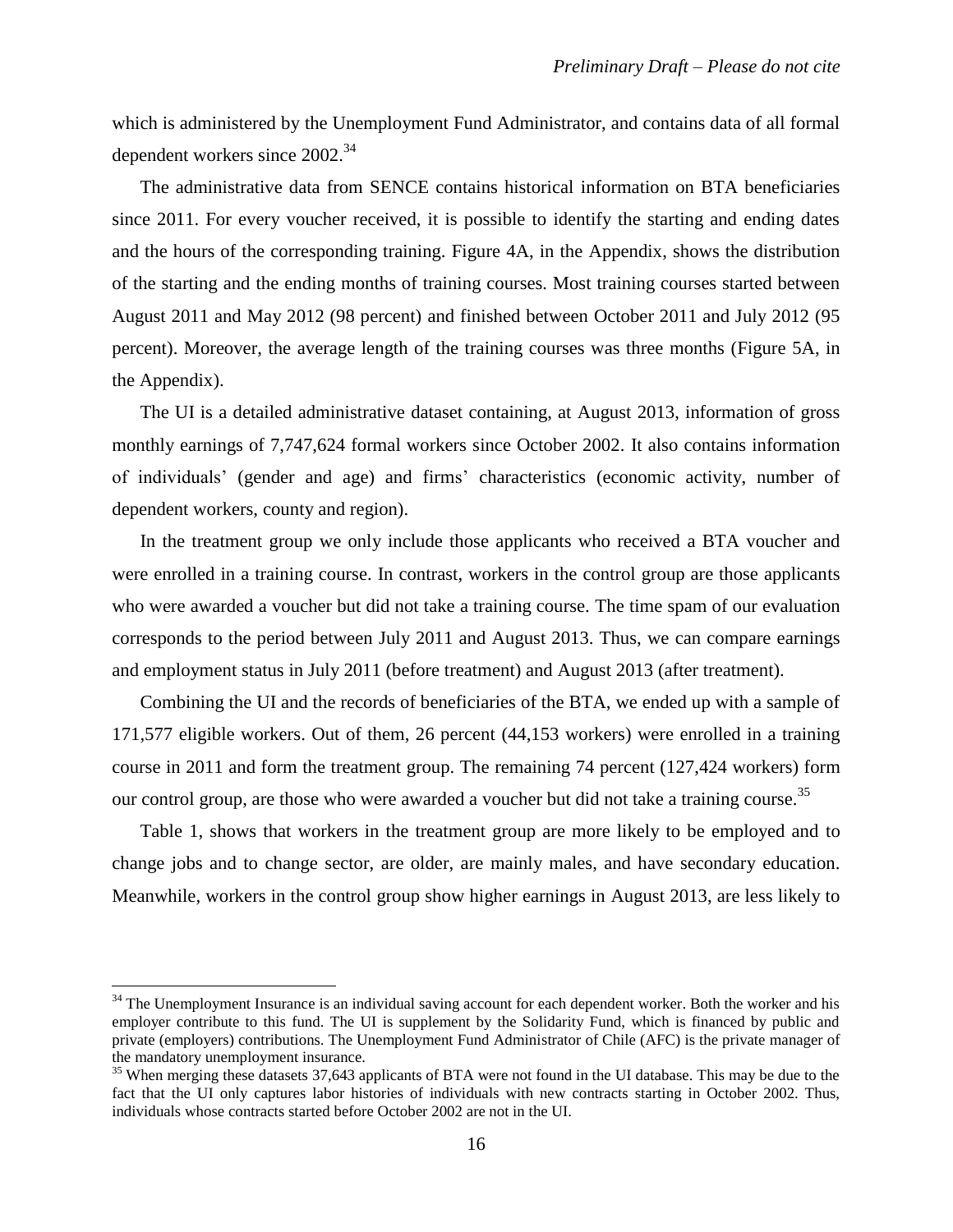change jobs or sectors, and are lower educated (concentrated in primary and secondary education) than those in the treatment group.<sup>36</sup>

| Variable                                  | <b>Treated Group</b> | Control Group |                          |
|-------------------------------------------|----------------------|---------------|--------------------------|
|                                           | Mean                 | Mean          | Differences <sup>a</sup> |
| Employment [%], July 2011                 | 0.86                 | 0.85          | $0.01**$                 |
|                                           | (0.35)               | (0.36)        | (0.00)                   |
| Employment [%], August 2013               | 0.75                 | 0.73          | $0.01**$                 |
|                                           | (0.00)               | (0.00)        | (0.00)                   |
| Earnings [CLP], July 2011                 | 12.61                | 12.60         | $0.01*$                  |
|                                           | (0.54)               | (0.56)        | (0.01)                   |
| Earnings [CLP], August 2013               | 12.86                | 12.87         | $-0.01*$                 |
|                                           | (0.00)               | (0.00)        | (0.00)                   |
| Sector change (July 2011 to August 2013)  | 0.40                 | 0.38          | $0.02**$                 |
|                                           | (0.00)               | (0.00)        | (0.00)                   |
| Job change (July 2011 to August 2013)     | 0.96                 | 0.96          | $0.00*$                  |
|                                           | (0.00)               | (0.00)        | (0.00)                   |
| Months worked (before July 2011)          | 52.32                | 50.02         | $2.29**$                 |
|                                           | (26.34)              | (25.85)       | (0.14)                   |
| Average monthly income (before July 2011) | 13.21                | 13.20         | $0.02**$                 |
|                                           | (0.61)               | (0.64)        | (0.00)                   |
| Age                                       | 33.80                | 32.85         | $0.95**$                 |
|                                           | (9.10)               | (9.20)        | (0.05)                   |
| Male                                      | 0.55                 | 0.55          | $0.01**$                 |
|                                           | (0.50)               | (0.50)        | (0.00)                   |
| Primary education [%]                     | 0.09                 | 0.10          | $-0.01**$                |
|                                           | (0.28)               | (0.30)        | (0.00)                   |
| Secondary education [%]                   | 0.73                 | 0.70          | $0.03**$                 |
|                                           | (0.44)               | (0.46)        | (0.00)                   |
| Tertiary education                        | 0.19                 | 0.20          | $-0.01**$                |
|                                           | (0.39)               | (0.40)        | (0.00)                   |
| Migrant                                   | 0.01                 | 0.01          | $0.00**$                 |
|                                           | (0.00)               | (0.00)        | (0.00)                   |

Table 1: Descriptive Statistics

Note: a. t-test on the equality of means between control and treatment groups

b. Standard deviation in parentheses \*\*Significant at 1%, \*Significant at 5%,

 $\overline{a}$ 

Finally, Figure 1 shows the evolution of employment and monthly earnings since January 2003 to August 2013 for individuals in the treatment, control groups and the others workers, who are not in the control and treatment groups. This Figure shows the trends in employment and

 $36$  The t-test for differences in mean are calculated for variables at the baseline (June 2011). Additionally, it is important to note that the large sample size makes even small differences in magnitude to become statistically significant.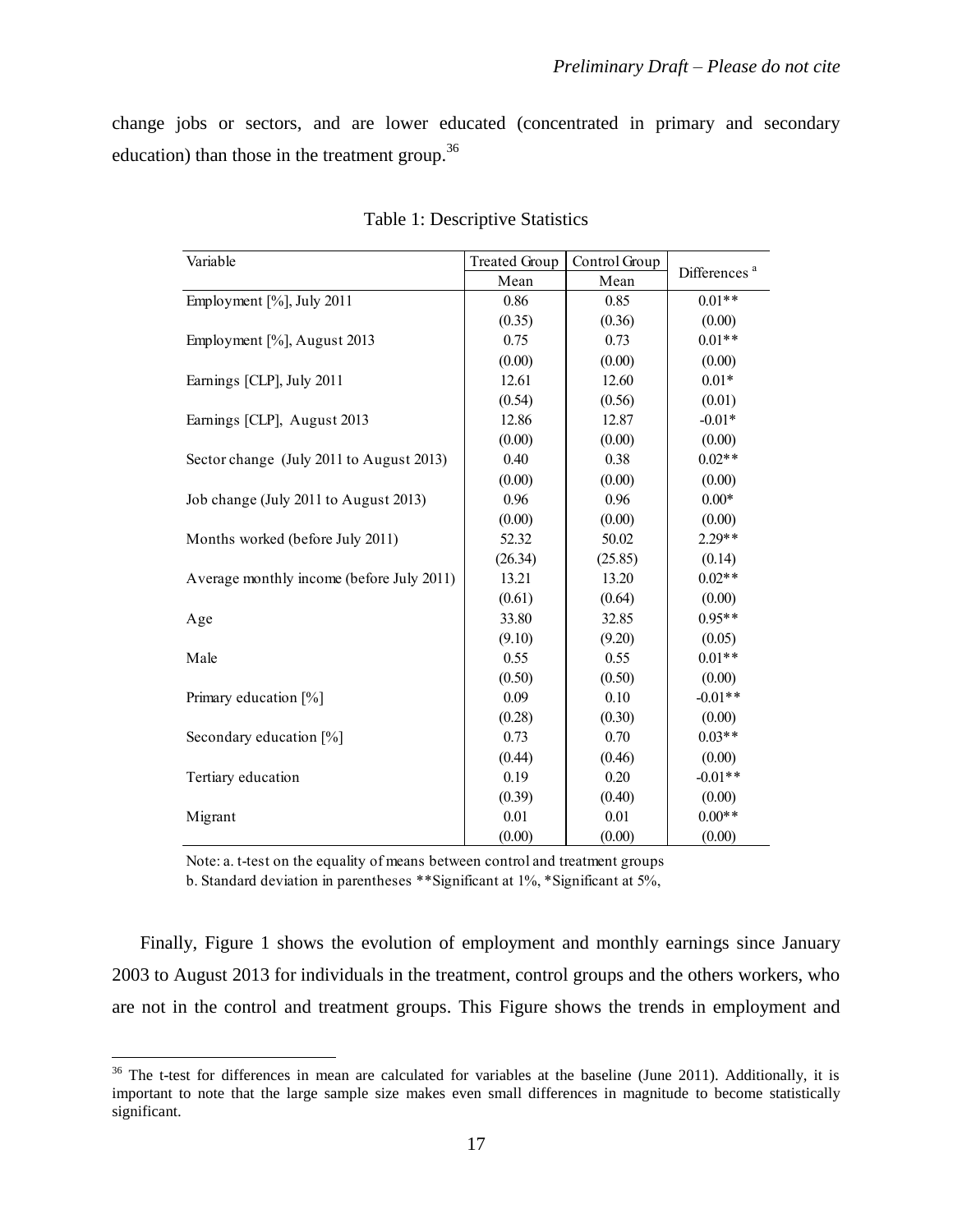monthly earnings before the start of the implementation of the BTA (August 2011) to explore if there are pre-exiting trends in the treatment and the control groups. Figure 1 shows that both groups follow similar trends in employment and monthly earnings before the implementation of the BTA and small differences after de implementation of the BTA, which reflects that our results can be attributable to the BTA and not to pre-existing trends.





Source: Authors' estimates bases on administrative data from SENCE. Notes: a: Line in the graph represents the start of the courses August 2011

b: Others are those worker in the UI who are not in the treated or control group.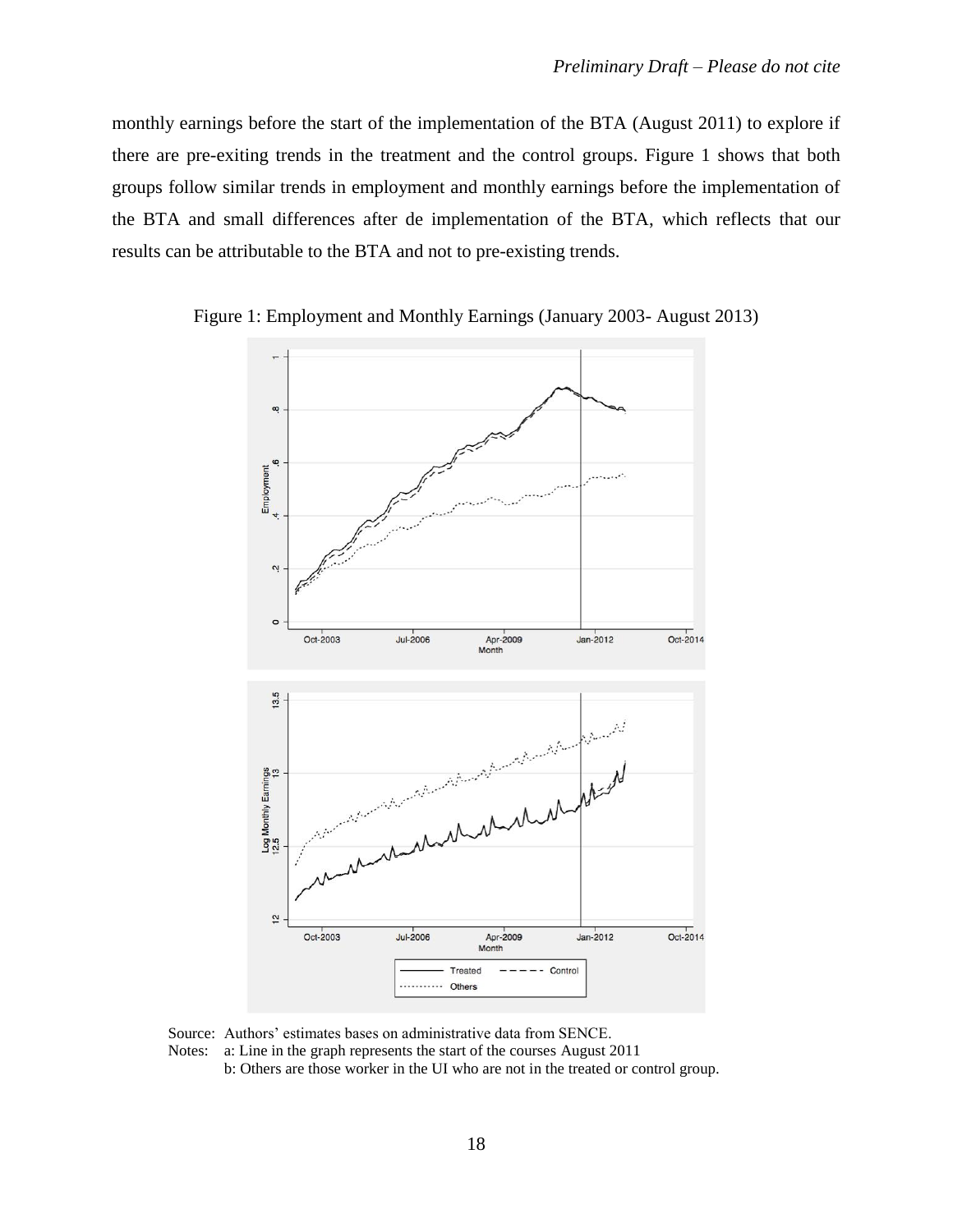## **6. Results**

This section reports and discussed the effect of the BTA voucher on worker's employment and earnings, and the probabilities of changing jobs and economic sector. As discussed above, two main approaches are used: (i) OLS and (ii) Propensity Score Matching.

#### **6.1 OLS**

We start running OLS regressions for equation (2). We present estimates of the impact of the BTA on the probability of being employed, monthly earnings, the probability of changing economic sector and the probability of changing job. The results of these regressions are displayed in Table 2**.**

|                              | Employment | Income     | Sector     | Job        |
|------------------------------|------------|------------|------------|------------|
| <b>BTA</b>                   | $0.009**$  | $-0.002$   | $-0.049**$ | 0.000      |
|                              | (0.001)    | (0.001)    | (0.001)    | (0.000)    |
| Months worked (t-1)          | $-0.007**$ | $0.010**$  | $0.017**$  | $0.002**$  |
|                              | (0.000)    | (0.000)    | (0.000)    | (0.000)    |
| Average monthly income (t-1) | $0.14**$   | $0.288**$  | $-0.027**$ | $0.018**$  |
|                              | (0.000)    | (0.001)    | (0.000)    | 0.000      |
| Age                          | $0.01**$   | $-0.004**$ | $-0.07**$  | $-0.013**$ |
|                              | (0.001)    | (0.001)    | (0.001)    | (0.001)    |
| Age 2                        | $0.00**$   | $0.000**$  | 0.000      | $0.000**$  |
|                              | (0.000)    | (0.000)    | (0.000)    | (0.000)    |
| Constant                     | $-1.104**$ | $8.985**$  | $1.719**$  | $0.901**$  |
|                              | (0.017)    | (0.028)    | (0.023)    | (0.012)    |
| R <sub>2</sub>               | 0.08       | 0.11       | 0.06       | 0.00       |
| Individual Fixed Effect      | Yes        | Yes        | Yes        | <b>Yes</b> |
| Time Fixed Effect            | Yes        | Yes        | Yes        | Yes        |
| <b>Observations</b>          | 2.601.964  | 2,860,760  | 2,860,760  | 2,860,760  |

Table 2: (OLS) Effects of the BTA, All workers

Source: Authors' estimates bases on administrative data from SENCE and the Unemployment Insurance System

a.Standard deviation in parentheses \*\*Significant at 1%, \*Significant at 5%,

As we mentioned above, our primary interest lies in the estimate of coefficient  $\beta$ , which represents the impact of the BTA. Table 2 shows a positive impact of the BTA voucher on employment and no impact on earning and the probability of changing job. After starting the training, the probability of being employed for workers taking the training courses is one percentage point higher than the for BTA eligible workers who did not take the training. On the other hand, Table 2 shows that the BTA decreases the probabilities of changing economic sector.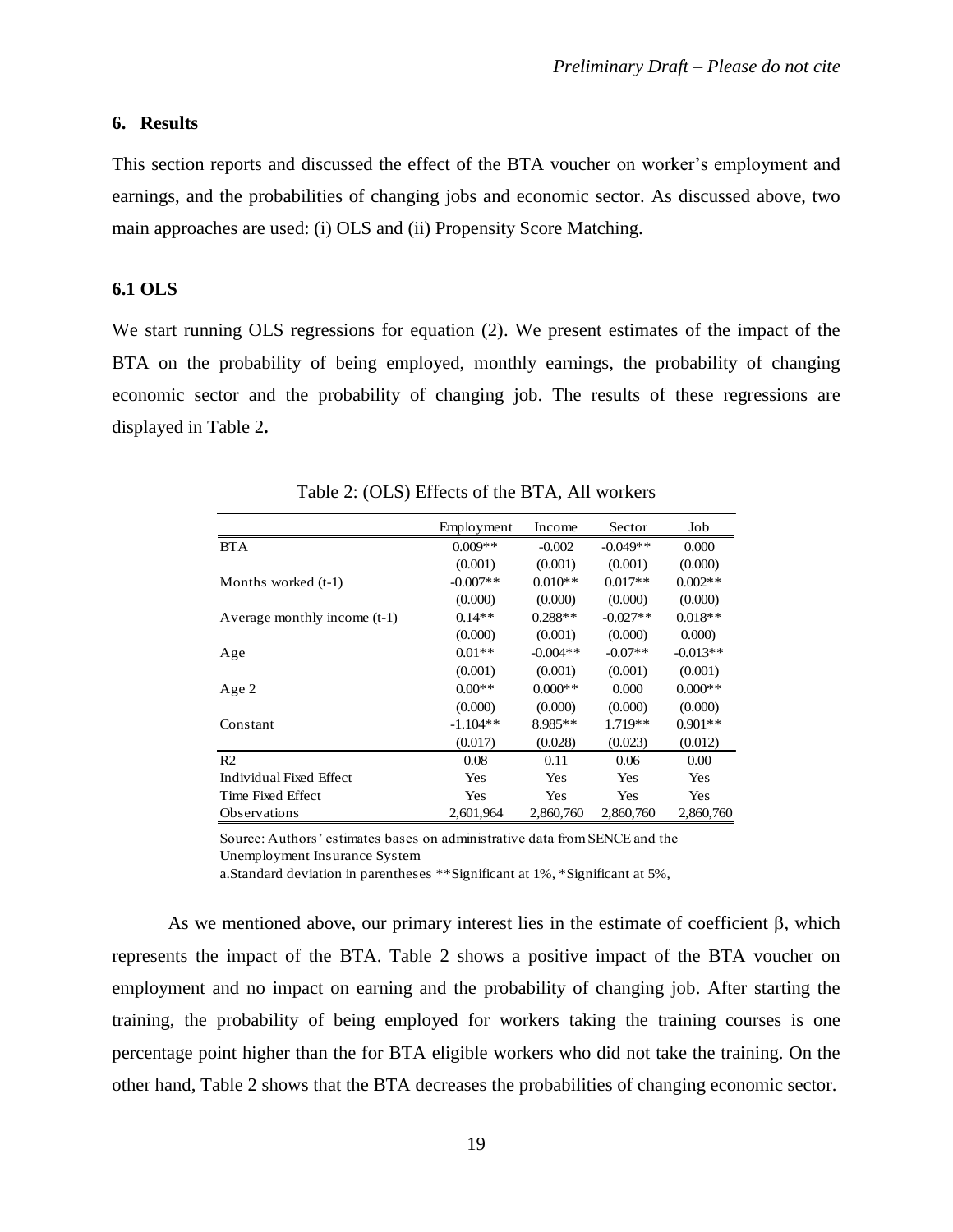|                              |            | Males      |            |            | Females    |           |            |            |
|------------------------------|------------|------------|------------|------------|------------|-----------|------------|------------|
|                              | Employment | Income     | Sector     | Job        | Employment | Income    | Sector     | Job        |
| <b>BTA</b>                   | $0.006**$  | $-0.003$   | $-0.046**$ | $-0.001*$  | $0.013**$  | $-0.001$  | $-0.052**$ | 0.001      |
|                              | (0.001)    | (0.002)    | (0.001)    | (0.001)    | (0.001)    | (0.002)   | (0.001)    | (0.001)    |
| Months worked $(t-1)$        | $-0.007**$ | $0.011**$  | $0.017**$  | $0.001**$  | $-0.008**$ | $0.008**$ | $0.018**$  | $0.002**$  |
|                              | (0.000)    | (0.000)    | (0.000)    | (0.000)    | (0.000)    | (0.000)   | (0.000)    | (0.000)    |
| Average monthly income (t-1) | $0.125**$  | $0.291**$  | $-0.027**$ | $0.023**$  | $0.160**$  | $0.282**$ | $-0.027**$ | $0.011**$  |
|                              | (0.000)    | (0.001)    | (0.001)    | (0.000)    | (0.000)    | (0.001)   | (0.001)    | (0.000)    |
| Age                          | $0.017**$  | $-0.006**$ | $-0.073**$ | $-0.017**$ | 0.000      | $-0.002$  | $-0.064**$ | $-0.007**$ |
|                              | (0.001)    | (0.002)    | (0.001)    | (0.001)    | (0.001)    | (0.002)   | (0.002)    | (0.001)    |
| Age 2                        | $0.000**$  | $-0.001**$ | $0.000*$   | $0.000**$  | $0.000**$  | $0.00**$  | $0.000**$  | $0.000**$  |
|                              | (0.000)    | (0.000)    | (0.000)    | (0.000)    | (0.000)    | (0.000)   | (0.000)    | (0.000)    |
| Constant                     | $-1.072**$ | $9.022**$  | $1.728**$  | $0.917**$  | $-1.169**$ | $8.967**$ | $1.697**$  | $0.890**$  |
|                              | (0.022)    | (0.039)    | (0.030)    | (0.016)    | (0.027)    | (0.040)   | (0.034)    | (0.017)    |
| R <sub>2</sub>               | 0.07       | 0.11       | 0.05       | 0.01       | 0.09       | 0.11      | 0.06       | $0.00\,$   |
| Individual Fixed Effect      | Yes        | Yes        | Yes        | Yes        | Yes        | Yes       | Yes        | Yes        |
| Time Fixed Effect            | Yes        | Yes        | Yes        | Yes        | Yes        | Yes       | Yes        | Yes        |
| <b>Observations</b>          | 1,740,698  | 1,621,600  | 1,621,600  | 1,621,600  | 1.344.005  | 1,239,160 | 1,239,160  | 1,239,160  |

Table 3: (OLS) Effects of the BTA, by Gender

Source: Authors' estimates bases on administrative data from SENCE and the Unemployment Insurance System a. Standard deviation in parentheses \*\*Significant at 1%, \*Significant at 5%,

Table 3 explores heterogeneous impact of the BTA voucher by gender. The effect of the BTA on female employment is qualitatively larger than the one for males. The others columns suggest that qualitatively there are no differences in the impact of the program by gender in income and the probability of changing economics sector. Meanwhile, there is a decrease in both group of 0.5 percent in the probability of changing job. There is no significant impact of the BTA on incomes in both groups. On the hand, the BTA have a negative and significant effect on the probability of changing job for men and no significant impact for women.

|                              |            | Under 35 years old |            |            | 35 year old and older |           |            |            |
|------------------------------|------------|--------------------|------------|------------|-----------------------|-----------|------------|------------|
|                              | Employment | Income             | Sector     | Job        | Employment            | Income    | Sector     | Job        |
| <b>BTA</b>                   | $0.009**$  | $-0.001$           | $-0.045**$ | $-0.001$   | $0.008**$             | $-0.002$  | $-0.056**$ | 0.000      |
|                              | (0.001)    | (0.002)            | (0.001)    | (0.001)    | (0.001)               | (0.002)   | (0.001)    | (0.001)    |
| Months worked (t-1)          | $-0.008**$ | $0.011**$          | $0.017**$  | $0.001**$  | $-0.006**$            | $0.009**$ | $0.019**$  | $0.002**$  |
|                              | (0.000)    | (0.000)            | (0.000)    | (0.000)    | (0.000)               | (0.000)   | (0.000)    | (0.000)    |
| Average monthly income (t-1) | $0.139**$  | $0.287**$          | $-0.028**$ | $0.017**$  | $0.138**$             | $0.273**$ | $-0.021**$ | $0.020**$  |
|                              | (0.000)    | (0.001)            | (0.001)    | (0.000)    | (0.001)               | (0.001)   | (0.001)    | (0.000)    |
| Age                          | 0.000      | $-0.024**$         | $-0.066**$ | $-0.005**$ | $0.016**$             | $-0.005$  | $-0.080**$ | $-0.021**$ |
|                              | (0.002)    | (0.004)            | (0.003)    | (0.001)    | (0.002)               | (0.003)   | (0.003)    | (0.002)    |
| Age 2                        | $0.000**$  | $0.000**$          | 0.000      | 0.000      | $0.000**$             | $0.000**$ | 0.000      | $0.000**$  |
|                              | (0.000)    | (0.000)            | (0.000)    | (0.000)    | (0.000)               | (0.000)   | (0.000)    | (0.000)    |
| Constant                     | $-0.882**$ | $9.141**$          | $1.325**$  | $0.762**$  | $-1.291**$            | $9.362**$ | $2.513**$  | $1.169**$  |
|                              | (0.032)    | (0.054)            | (0.042)    | (0.021)    | (0.049)               | (0.078)   | (0.067)    | (0.036)    |
| R <sub>2</sub>               | 0.08       | 0.11               | 0.05       | $0.00\,$   | 0.07                  | 0.10      | 0.06       | 0.01       |
| Individual Fixed Effect      |            |                    | Yes        | Yes        | Yes                   | Yes       | Yes        | Yes        |
| Time Fixed Effect            | Yes        | Yes                | Yes        | Yes        | Yes                   | Yes       | Yes        | Yes        |
| Observations                 | 1.931.075  | 1.779.623          | 1,779,623  | 1,779,623  | 1,153,628             | 1,081,137 | 1,081,137  | 1,081,137  |

Table 4: (OLS) Effects of the BTA, by Age

Source: Authors' estimates bases on administrative data from SENCE and the Unemployment Insurance System a. Standard deviation in parentheses \*\*Significant at 1%, \*Significant at 5%,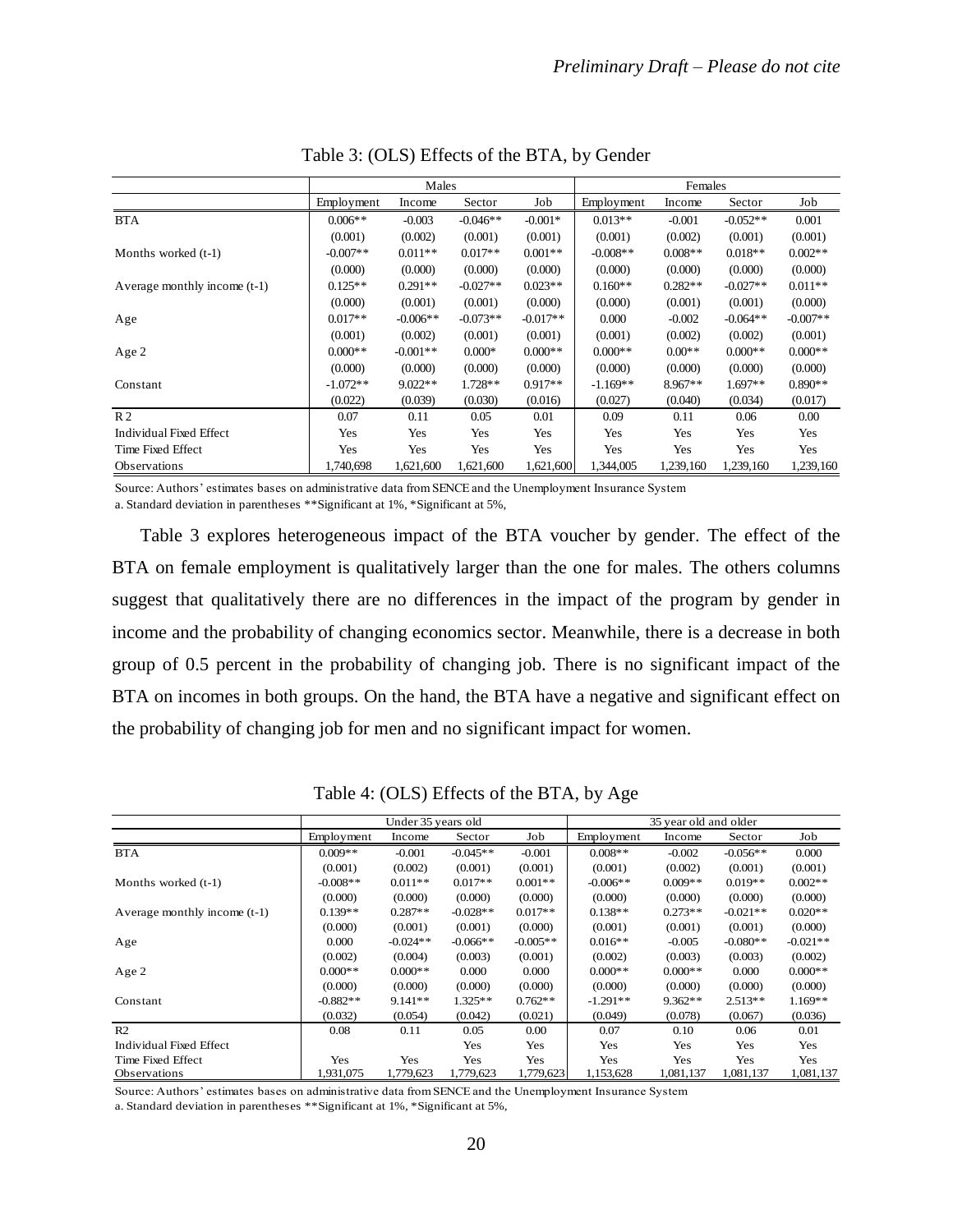On the other hand, Table 4 shows the impact of the program by age. The results again show similar effects of the BTA for younger and older than 35 years workers. There is a significant and positive effect of 1 percent increase on the probability of being employed for younger and older worker. There are no significant effect on earning and probability of changing job for both groups. Also, there is a negative and significant effect on the probability of changing economic sector for older and younger workers.

|                              |            | <b>High Education</b> |            |            | Low Education |           |            |            |
|------------------------------|------------|-----------------------|------------|------------|---------------|-----------|------------|------------|
|                              | Employment | Income                | Sector     | Job        | Employment    | Income    | Sector     | Job        |
| <b>BTA</b>                   | $0.009**$  | $-0.002$              | $-0.049**$ | 0.000      | $0.011**$     | $-0.007$  | $-0.047**$ | $-0.007**$ |
|                              | (0.001)    | (0.001)               | (0.001)    | (0.000)    | (0.003)       | (0.005)   | (0.004)    | (0.002)    |
| Months worked (t-1)          | $-0.007**$ | $0.010**$             | $0.017**$  | $0.002**$  | $-0.006**$    | $0.009**$ | $0.017**$  | $0.002**$  |
|                              | (0.000)    | (0.000)               | (0.000)    | (0.000)    | (0.000)       | (0.000)   | (0.000)    | (0.000)    |
| Average monthly income (t-1) | $0.140**$  | $0.291**$             | $-0.028**$ | $0.018**$  | $0.133**$     | $0.249**$ | $-0.015**$ | $0.025**$  |
|                              | (0.000)    | (0.001)               | (0.000)    | (0.000)    | (0.001)       | (0.002)   | (0.002)    | (0.001)    |
| Age                          | $0.010**$  | $-0.004**$            | $-0.070**$ | $-0.011**$ | 0.004         | $-0.013*$ | $-0.064**$ | $-0.019**$ |
|                              | (0.001)    | (0.001)               | (0.001)    | (0.001)    | (0.003)       | (0.005)   | (0.004)    | (0.002)    |
| Age 2                        | $0.000**$  | $0.000**$             | $0.000**$  | $0.000**$  | $0.000**$     | $0.000**$ | 0.000      | $0.000**$  |
|                              | (0.000)    | (0.000)               | (0.000)    | (0.000)    | (0.000)       | (0.000)   | (0.000)    | (0.000)    |
| Constant                     | $-1.109**$ | $8.941**$             | $1.717**$  | $0.892**$  | $-0.817**$    | $9.660**$ | $1.715**$  | $0.924**$  |
|                              | (0.017)    | (0.029)               | (0.023)    | (0.012)    | (0.072)       | (0.123)   | (0.095)    | (0.057)    |
| R <sub>2</sub>               | 0.08       | 0.11                  | 0.06       | 0.00       | 0.07          | 0.08      | 0.05       | 0.01       |
| Individual Fixed Effect      | Yes        | <b>Yes</b>            | Yes        | Yes        | Yes           | Yes       | Yes        | Yes        |
| Time Fixed Effect            | Yes        | Yes                   | Yes        | Yes        | Yes           | Yes       | Yes        | Yes        |
| <b>Observations</b>          | 2,856,971  | 2,652,628             | 2,652,628  | 2,652,628  | 227,732       | 208,132   | 208,132    | 208,132    |

Table 5: (OLS) Effects of the BTA, by Education

Source: Authors' estimates bases on administrative data from SENCE and the Unemployment Insurance System a. Standard deviation in parentheses \*\*Significant at 1%, \*Significant at 5%,

Table 5 explores heterogeneous impacts of the BTA voucher by education. For this, we define a dummy variable for whether the worker has at least secondary education.<sup>37</sup> The results show that the BTA has a significant and positive effect on employment and no significant effect on earnings for both groups (higher and lower education groups). Also the results indicate that the BTA has a negative and significant effect on the probability of changing economics sector for both groups. Finally, the BTA has a negative and significant effect on the probability of changing for those workers with lower education, while there no significant effect on the probability of changing job for high educated workers.

 $37$  In Table 4A, in the Annex, we also estimate the effect of the BTA by education and gender.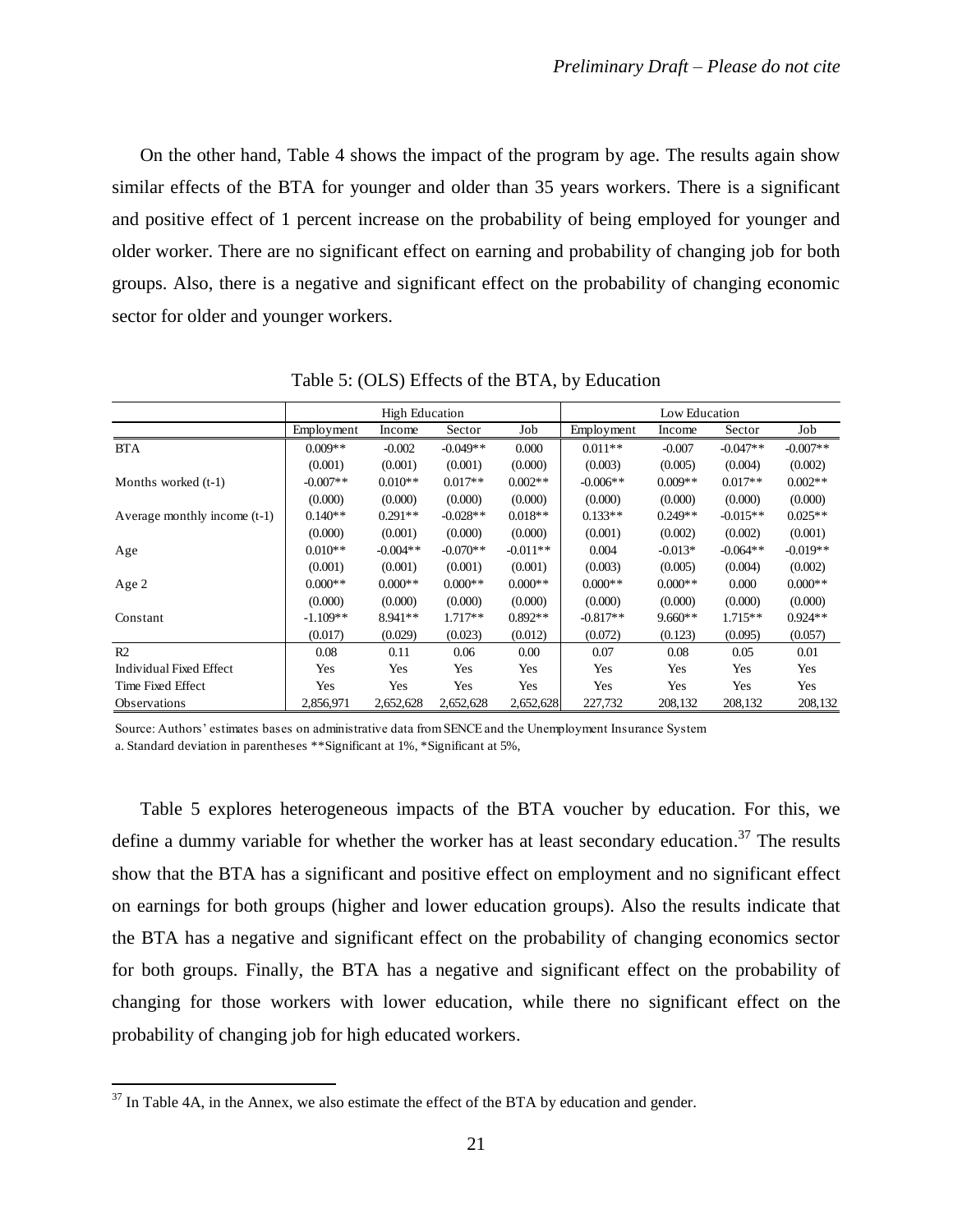## **6.2 Propensity Score Matching (PSM)**

We also use the Matching estimator described above to estimate the average effect of the BTA training voucher on labor market outcomes.

Table 5A in the Appendix shows the estimated probability of participation in the BTA program. There is a significant and positive correlation of working experience (number of months), age, secondary education, expectations of changing economic sector and migrant status and the probability of participation in the program. Moreover, workers with primary education are, relative to workers with tertiary education, less likely to participate in in the program. Finally, there is no significant association of participation and individual average income.<sup>38</sup>

Table 6 displays the results of the matching exercises described above. We find a significant and positive effect of the program on employment and the probabilities of changing jobs and sector. On the other hand, the results indicate that there is no significant effect of the program on earnings.

|               |           | Kernel $a_n=0.2$ Kernel $a_n=0.3$ Kernel $a_n=0.4$ Kernel $a_n=0.5$ |           |           |
|---------------|-----------|---------------------------------------------------------------------|-----------|-----------|
| Employment    | $0.006*$  | $0.006*$                                                            | $0.007*$  | $0.007*$  |
|               | (0.003)   | (0.003)                                                             | (0.003)   | (0.003)   |
| Earnings (Ln) | $-0.005$  | $-0.007$                                                            | $-0.007$  | $-0.007$  |
|               | (0.004)   | (0.004)                                                             | (0.004)   | (0.004)   |
| Sector change | $0.025**$ | $0.024**$                                                           | $0.024**$ | $0.024**$ |
|               | (0.004)   | (0.004)                                                             | (0.004)   | (0.004)   |
| Job change    | $0.005**$ | $0.005**$                                                           | $0.005**$ | $0.005**$ |
|               | (0.00)    | (0.00)                                                              | (0.00)    | (0.00)    |

Table 6 (PSM) Effects of the BTA, All workers

Note: t-statistics in parentheses \*\*Significant at 1%, \*Significant at 5%,

Source: Authors' estimates bases on administrative data from SENCE and Unemployment Insurance System

Table 7 shows the results of the matching by gender. First, for males the results indicate no effect of the BTA voucher on employment, while there is a positive and significant effect on females. On the other hand, the results show a negative and significant effect of the voucher on earnings for males and no significant effect for women. Also, there are significant and positive

<sup>&</sup>lt;sup>38</sup> Common support is display en Figure 6A, in the Appendix.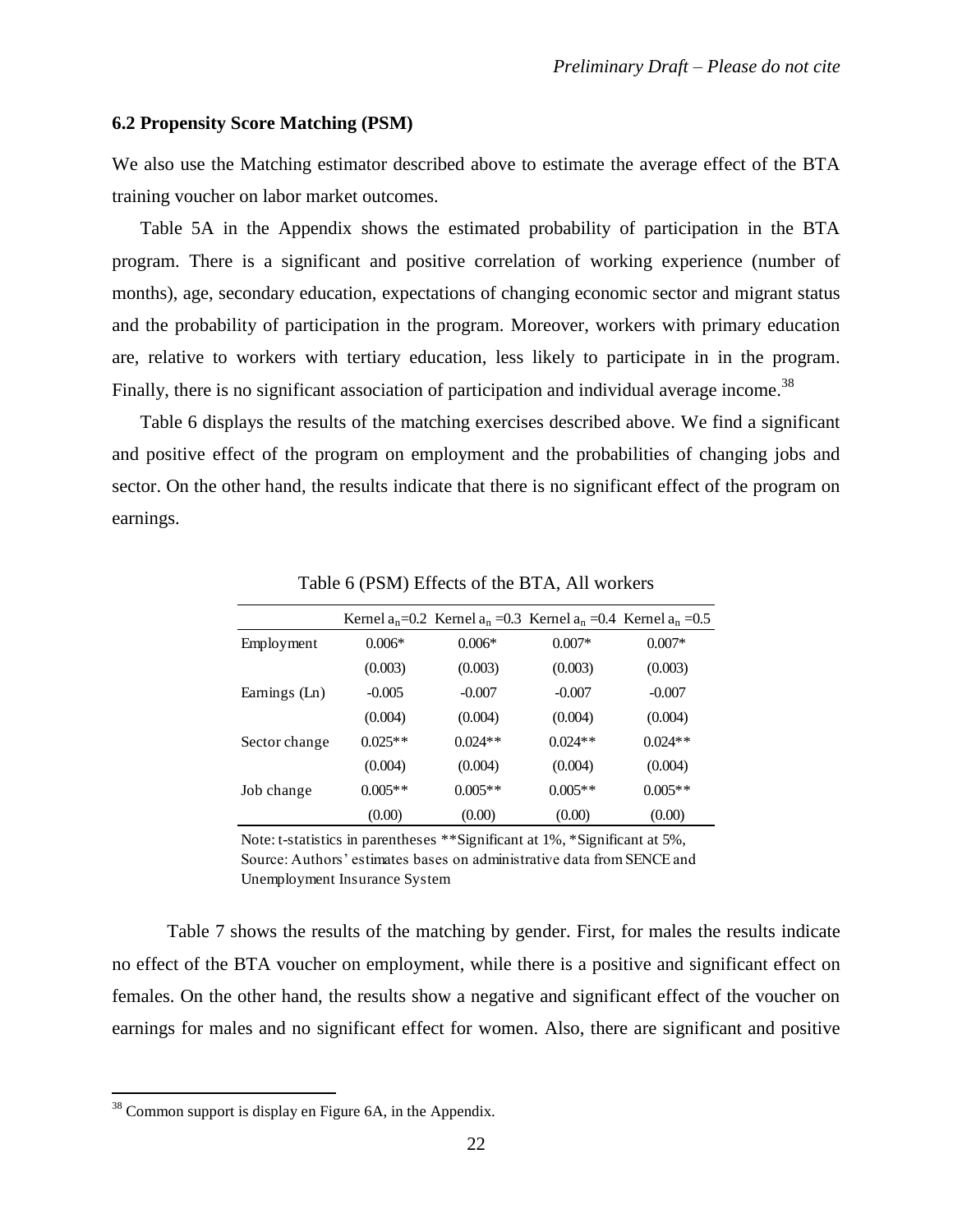effects on probability of change sector for both groups. Finally, there is a significant and positive effect on the probability of changing jobs for men and no significant effects for women.

|               |           | Males                                                               |           |           |
|---------------|-----------|---------------------------------------------------------------------|-----------|-----------|
|               |           | Kernel $a_n=0.2$ Kernel $a_n=0.3$ Kernel $a_n=0.4$ Kernel $a_n=0.5$ |           |           |
| Employment    | 0.002     | 0.002                                                               | 0.002     | 0.002     |
|               | (0.490)   | (0.004)                                                             | (0.004)   | (0.004)   |
| Earnings (Ln) | $-0.010$  | $-0.012*$                                                           | $-0.013*$ | $-0.013*$ |
|               | (0.006)   | (0.006)                                                             | (0.006)   | (0.006)   |
| Sector change | $0.026**$ | $0.025**$                                                           | $0.025**$ | $0.025**$ |
|               | (0.005)   | (0.005)                                                             | (0.005)   | (0.005)   |
| Job change    | $0.007**$ | $0.007**$                                                           | $0.007**$ | $0.007**$ |
|               | (0.002)   | (0.002)                                                             | (0.002)   | (0.002)   |
|               |           | Females                                                             |           |           |
|               |           | Kernel $a_n=0.2$ Kernel $a_n=0.3$ Kernel $a_n=0.4$ Kernel $a_n=0.5$ |           |           |
| Employment    | $0.001**$ | $0.011**$                                                           | $0.011**$ | $0.011**$ |
|               | (0.005)   | (0.005)                                                             | (0.005)   | (0.005)   |
| Earnings (Ln) | 0.002     | 0.001                                                               | 0.000     | 0.000     |
|               | (0.340)   | (0.100)                                                             | (0.006)   | (0.006)   |
| Sector change | $0.024**$ | $0.022**$                                                           | $0.021**$ | $0.021**$ |
|               | (0.006)   | (0.006)                                                             | (0.006)   | (0.006)   |
| Job change    | 0.001     | 0.001                                                               | 0.001     | 0.001     |
|               | (0.002)   | (0.002)                                                             | (0.002)   | (0.002)   |

Table 7: (PSM) Effects of the BTA, Male workers

Note: : t-statistics in parentheses \*\*Significant at 1%, \*Significant at 5%, Source: Authors' estimates bases on administrative data from SENCE and Unemployment Insurance System

Table 8 shows the effects of the BTA for older (35 or more) and younger workers. The results indicate that there is no effect of the program on earnings, employment and the probability of changing economics sector for older workers and positive and significant effect on the probability of changing jobs. In contrast, the program has significantly and positive effects on employment, and the probabilities of changing sector and jobs for younger workers. Similarly to older workers, the BTA does not affect the earnings of younger workers.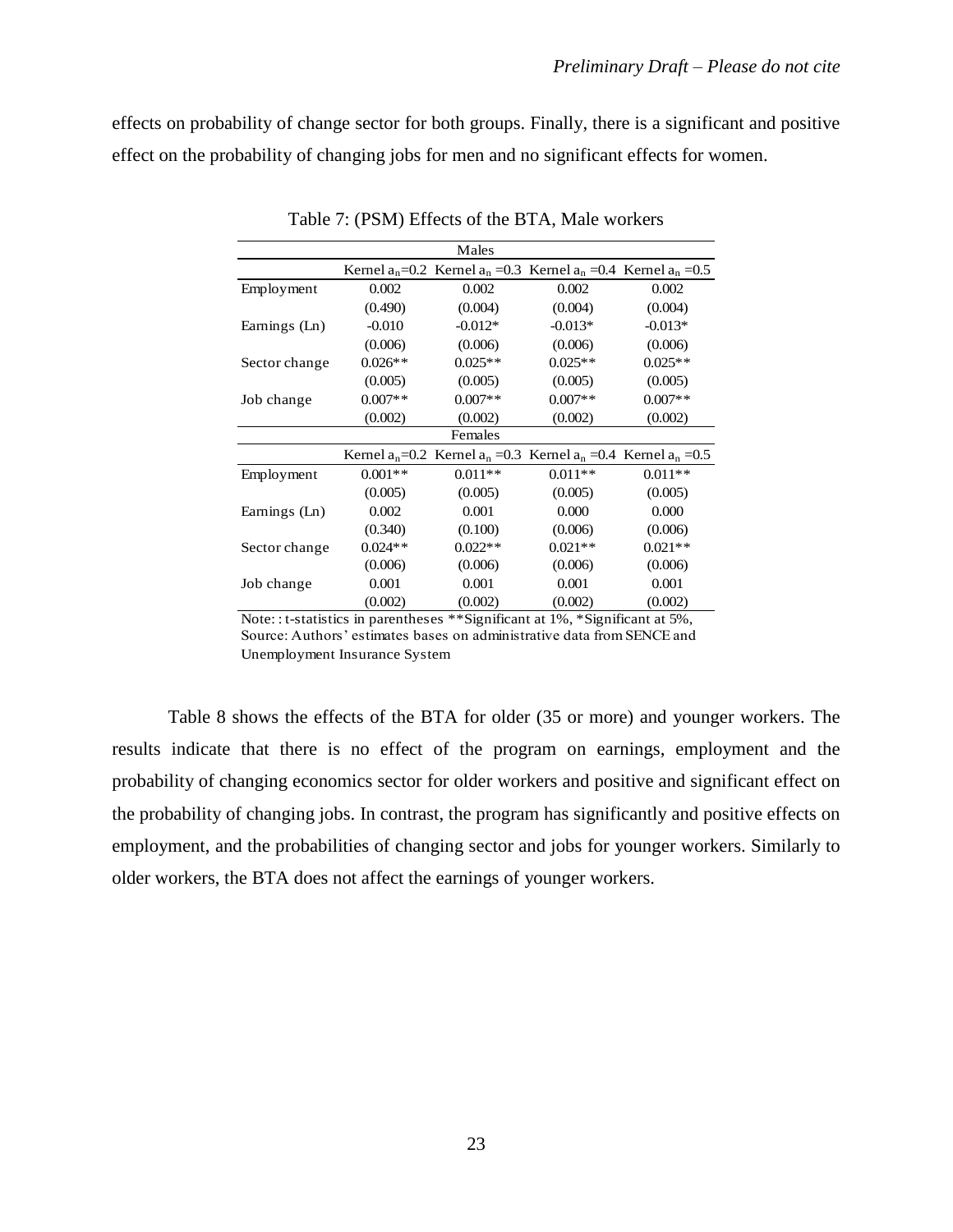|               |           | Age $\ge$ =35                                                       |           |           |
|---------------|-----------|---------------------------------------------------------------------|-----------|-----------|
|               |           | Kernel $a_n=0.2$ Kernel $a_n=0.3$ Kernel $a_n=0.4$ Kernel $a_n=0.5$ |           |           |
| Employment    | 0.000     | 0.001                                                               | 0.001     | 0.001     |
|               | (0.005)   | (0.005)                                                             | (0.005)   | (0.005)   |
| Earnings (Ln) | $-0.002$  | $-0.003$                                                            | $-0.003$  | $-0.003$  |
|               | (0.006)   | (0.006)                                                             | (0.006)   | (0.006)   |
| Area change   | 0.025     | 0.025                                                               | 0.025     | 0.025     |
|               | (0.006)   | (0.006)                                                             | (0.006)   | (0.006)   |
| Job change    | $0.005*$  | $0.005*$                                                            | $0.006*$  | $0.006*$  |
|               | (0.003)   | (0.003)                                                             | (0.003)   | (0.003)   |
|               |           | Age < 35                                                            |           |           |
|               |           | Kernel $a_n=0.2$ Kernel $a_n=0.3$ Kernel $a_n=0.4$ Kernel $a_n=0.5$ |           |           |
| Employment    | $0.009*$  | $0.009*$                                                            | $0.009*$  | $0.009*$  |
|               | (0.004)   | (0.004)                                                             | (0.004)   | (0.004)   |
| Earnings (Ln) | $-0.004$  | $-0.005$                                                            | $-0.005$  | $-0.005$  |
|               | (0.006)   | (0.006)                                                             | (0.006)   | (0.006)   |
| Area change   | $0.029**$ | $0.029**$                                                           | $0.029**$ | $0.029**$ |
|               | (0.005)   | (0.005)                                                             | (0.005)   | (0.005)   |
| Job change    | $0.006**$ | $0.006**$                                                           | $0.006**$ | $0.006**$ |
|               | (0.002)   | (0.002)                                                             | (0.002)   | (0.002)   |

Table 8: (PSM) Effects of the BTA, by age

Note:: t-statistics in parentheses \*\*Significant at 1%, \*Significant at 5%, Source: Authors' estimates bases on administrative data from SENCE and Unemployment Insurance System

Table 9 shows the effects of the BTA for higher and lower educated workers. The BTA does not affect workers' employment, earning and the probability of changing economic sector for lower educated workers. However, the program positively and significantly affects their probability of changing jobs. <sup>39</sup> For higher educated workers, the program positively affects their probability of being employed, and changing sector and jobs. In contrast, it has no effect on their earnings.

In summary, both the OLS and PSM estimations show that the BTA positively and significantly affects all workers employment but has no significant effect on their earnings. In contrast, the effects of the BTA on the probabilities of changing economic sector and jobs differ according to the empirical strategy used.

 $39$  Also Table 6A, in the Appendix, shows the result dividing the sample by gender and education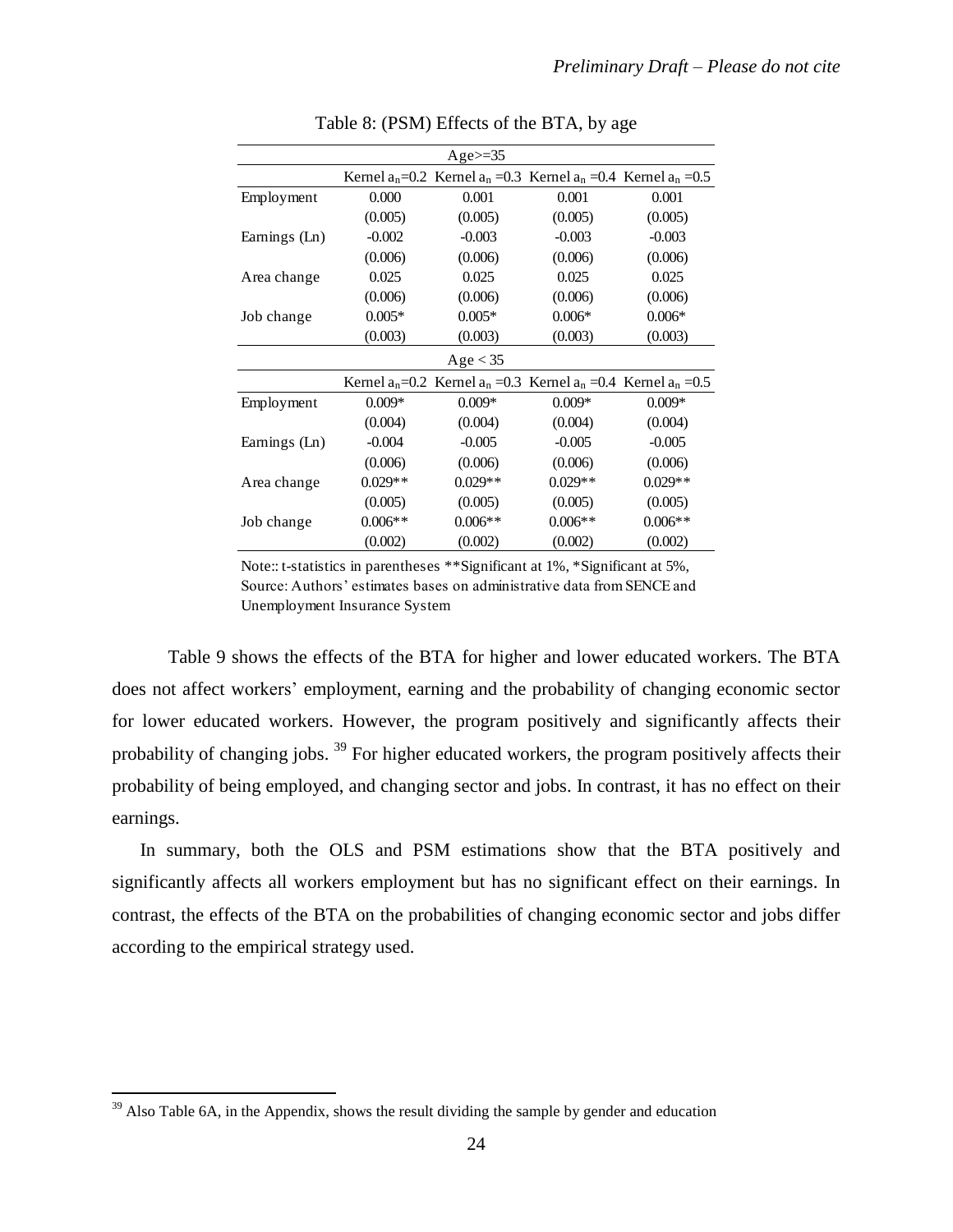|               | <b>High Education</b> |                                                                     |           |           |  |  |
|---------------|-----------------------|---------------------------------------------------------------------|-----------|-----------|--|--|
|               |                       | Kernel $a_n=0.2$ Kernel $a_n=0.3$ Kernel $a_n=0.4$ Kernel $a_n=0.5$ |           |           |  |  |
| Employment    | 0.006                 | $0.006*$                                                            | $0.006*$  | $0.006*$  |  |  |
|               | (0.003)               | (0.003)                                                             | (0.003)   | (0.003)   |  |  |
| Earnings (Ln) | $-0.005$              | $-0.007$                                                            | $-0.007$  | $-0.007$  |  |  |
|               | (0.005)               | (0.005)                                                             | (0.005)   | (0.005)   |  |  |
| Sector change | $0.026**$             | $0.025**$                                                           | $0.025**$ | $0.025**$ |  |  |
|               | (0.004)               | (0.004)                                                             | (0.004)   | (0.004)   |  |  |
| Job change    | $0.004*$              | $0.004*$                                                            | $0.004*$  | $0.004*$  |  |  |
|               | (0.001)               | (0.001)                                                             | (0.001)   | (0.001)   |  |  |
|               |                       | Low Education                                                       |           |           |  |  |
|               |                       | Kernel $a_n=0.2$ Kernel $a_n=0.3$ Kernel $a_n=0.4$ Kernel $a_n=0.5$ |           |           |  |  |
| Employment    | 0.011                 | 0.010                                                               | 0.010     | 0.010     |  |  |
|               | (0.011)               | (0.011)                                                             | (0.011)   | (0.011)   |  |  |
| Earnings (Ln) | $-0.004$              | $-0.007$                                                            | $-0.008$  | $-0.009$  |  |  |
|               | (0.016)               | (0.016)                                                             | (0.016)   | (0.016)   |  |  |
| Sector change | 0.010                 | 0.008                                                               | 0.007     | 0.007     |  |  |
|               | (0.014)               | (0.013)                                                             | (0.013)   | (0.013)   |  |  |
| Job change    | $0.018*$              | $0.018*$                                                            | $0.018*$  | $0.018*$  |  |  |
|               | (0.006)               | (0.006)                                                             | (0.006)   | (0.006)   |  |  |

Table 9: (PSM) Effects of the BTA, by education

Note:: t-statistics in parentheses \*\*Significant at 1%, \*Significant at 5%, Source: Authors' estimates bases on administrative data from SENCE and Unemployment Insurance System

#### **7. Concluding Remarks**

Due to increasing workers' choices, vouchers are argued to create healthy competition between training providers. This might help to reduce inefficiencies in the delivery of training, improving labor market outcomes. However, publicly-funded vouchers might not lead to the maximization of social wellbeing in cases when individuals are poorly informed or when the training level maximizing individuals' well-being does not maximize the one of the society as a whole. Unfortunately, the existing empirical evidence on the effect of vouchers does not help to conclude whether the implementation of a training voucher is a better policy than other policies (e.g. programs where assignments to training are made by the government or its agents) mainly because results are mixed.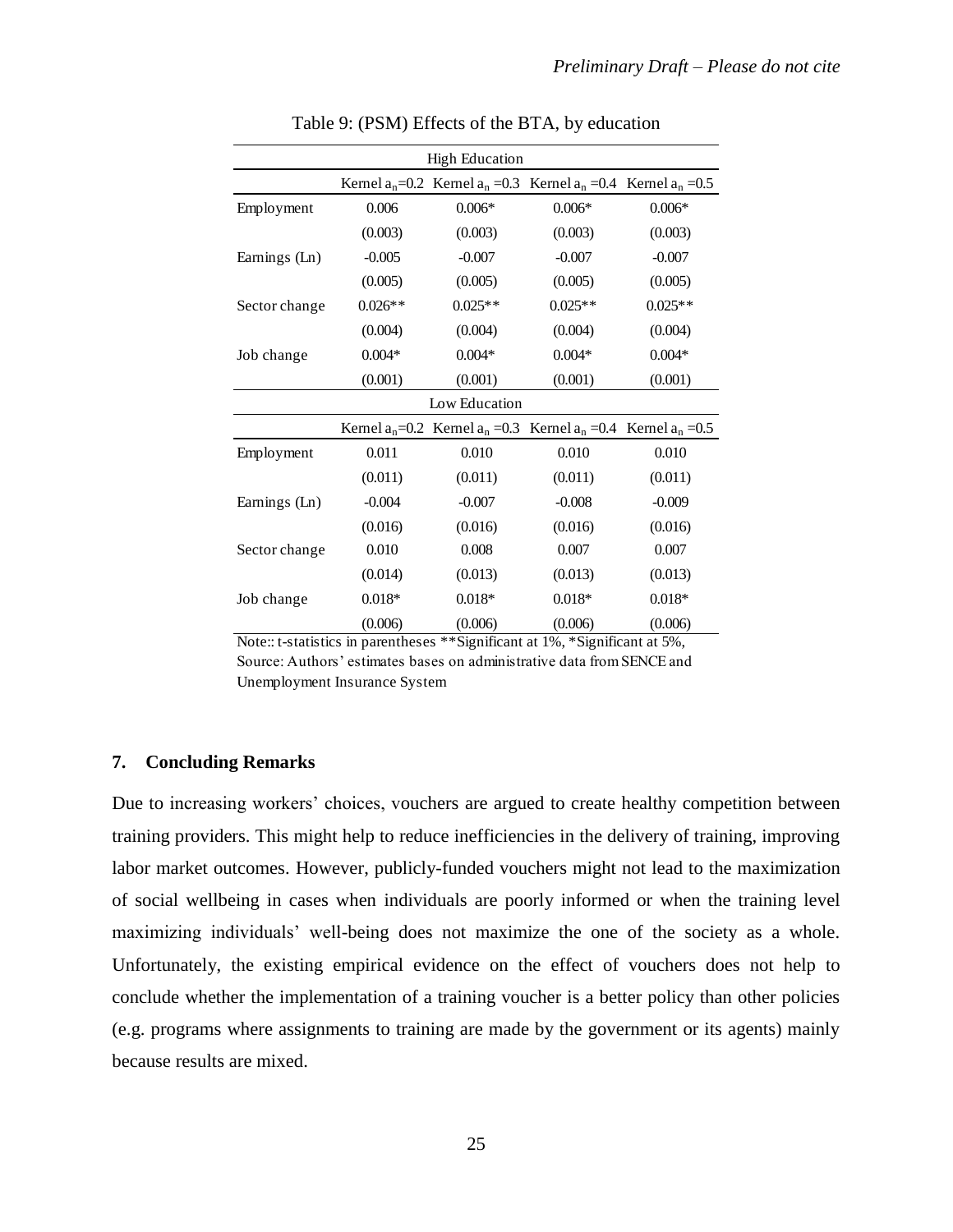In addition to contributing to the scarce empirical evidence on the effects of training vouchers, particularly in developing countries, this paper is motivated by the fact that the *Bono Trabajador Activo* (BTA) has the second largest budget among the public training services offered in Chile. We consider that the magnitude of the program and the previous negative experience of educational voucher in the country support the evaluation carried out in this paper.

This paper examines the impact of a recently implemented training voucher program in Chile. Using a detailed administrative data from the SENCE and Unemployment Insurance System, we apply regression and propensity score matching techniques to evaluate the effects of the (BTA) on workers' earnings and employment.

Overall, our results indicate that in the short-run the BTA has significant impact on employment and no significant effect on earnings. We also find a negative effect on earnings for males and no significant effect for women. Another interesting finding is that the BTA seems to have a larger positive effect on female employment than on males. At the same time, the impacts of the BTA do not seem to vary greatly by age. On the other hand, the BTA seems to have a higher impact on high educated worker. In fact, there is a positive and significant effect on employment and the probabilities of changing economic sector and job. The BTA has only a positive and significant effect on the probability of changing job for workers with lower education.

The negative effect on males earnings are similar to previous evidence finding that individuals receiving training vouchers have slightly lower wages than those who did not take training (Dickinson and West, 1983; McConnell et al., 2006; Corson et al., 1993). It is however important to highlight that our results correspond to short-run estimates. In this regard, Doer et al. (2012) also find a negative effect of the voucher in the short-run but a positive and significant effect on earnings and employment after three years of the completion of training. According to the authors, in the short-run, the negative effect of the voucher could be the result of a lock-in period for participation in the program (i.e. individuals reduce the intensity of job searching or accepting job offers). Such effect could be neutralized in the long term. Unfortunately, we cannot measure the long-term effect of the voucher in this paper with the available data.<sup>40</sup> Other

<sup>&</sup>lt;sup>40</sup> Our data contains information about earnings and employment until September 2012, that is, 5 months after finishing training, on average.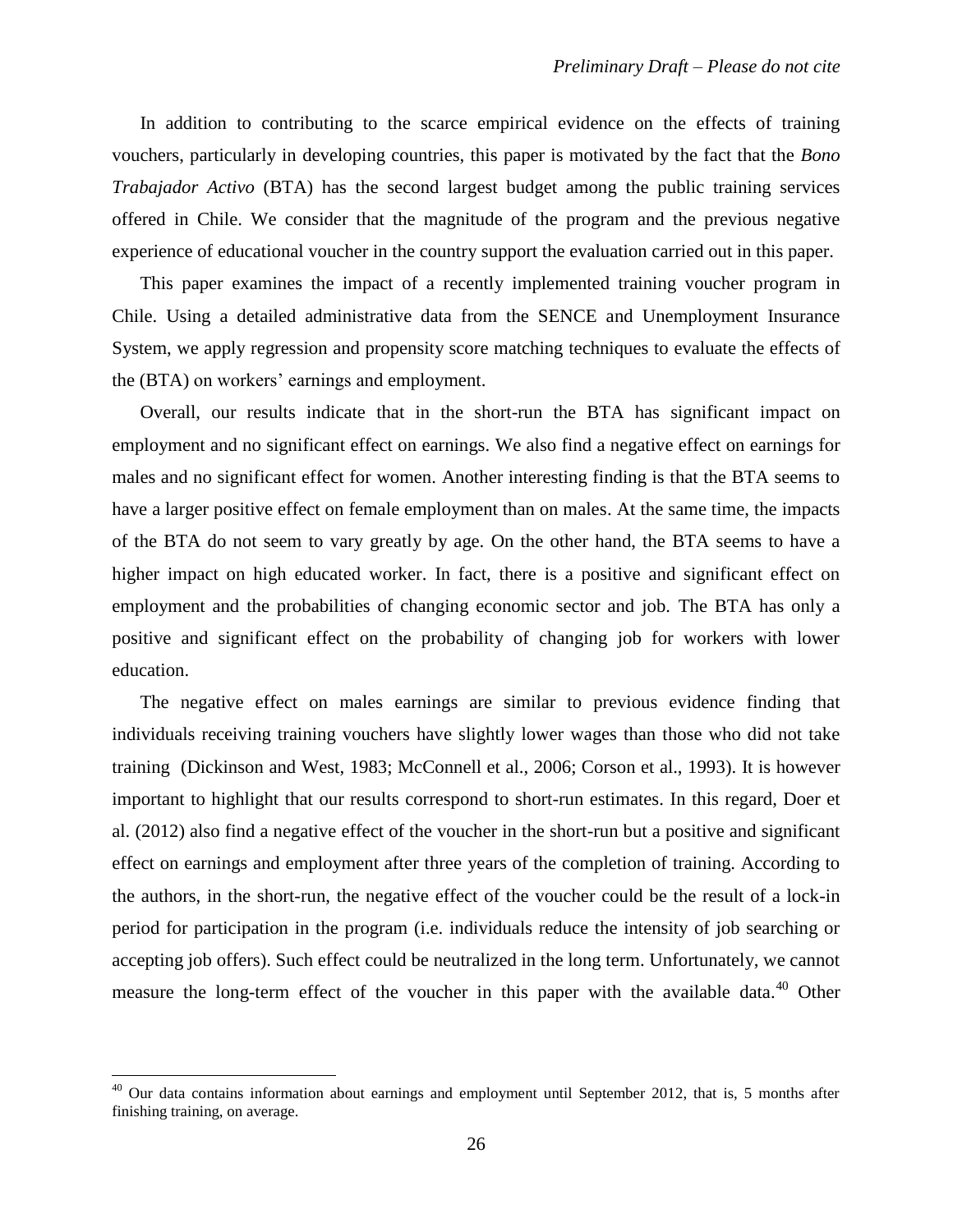explanation, of the negative results in earning could be due because workers are changing jobs and sector.

Although, we have negative effect in the short-run on earning for males and no significant effect for women if the impacts of the BTA voucher will follow a similar pattern to those in Doer et al. (2012), we could expect that the BTA will have positive effects on workers' labor outcomes in the long-run. From a public policy perspective, what is now important to evaluate for Chile is whether the expected cost-effectiveness of the BTA justify continuing with the voucher program. This question is particularly interested given the existent empirical evidence about the effects of the voucher on workers' welfare and about the use of educational vouchers in the country. At this point of time and considering the small impacts of the BTA and its cost (US\$32 million in 2011, being the second program in terms of budget of SENCE) the BTA seems not to be an efficient public program. Therefore, we argue that before continuing with the program as is designed now, it is recommendable to explore with larger detail which dimensions are missing or working wrongly in the program. In this process is necessary to disentangle between failures in design and implementation of the BTA. For instance, among the main implementation failures we distinguish: limited training menu for individuals; lack of mechanisms to incentive competition between OTECs; lack of vocational feedback and transmission of information to help individuals to take an informed decision about training.

Our main recommendations point towards: produce and bring information to individuals regarding costs and labor market returns of the training options, and quality and collocation rate of the OTECs, etc.; bring vocational support to individuals, particularly to those in larger disadvantage; verify the quality and pertinence of the training being offered by the OTECs; incentive competence among OTECs for public resources, according to their results; regulate the market of training providers to assure quality and pertinence of the training courses offered; test and evaluate any change to the current program before scaling it up.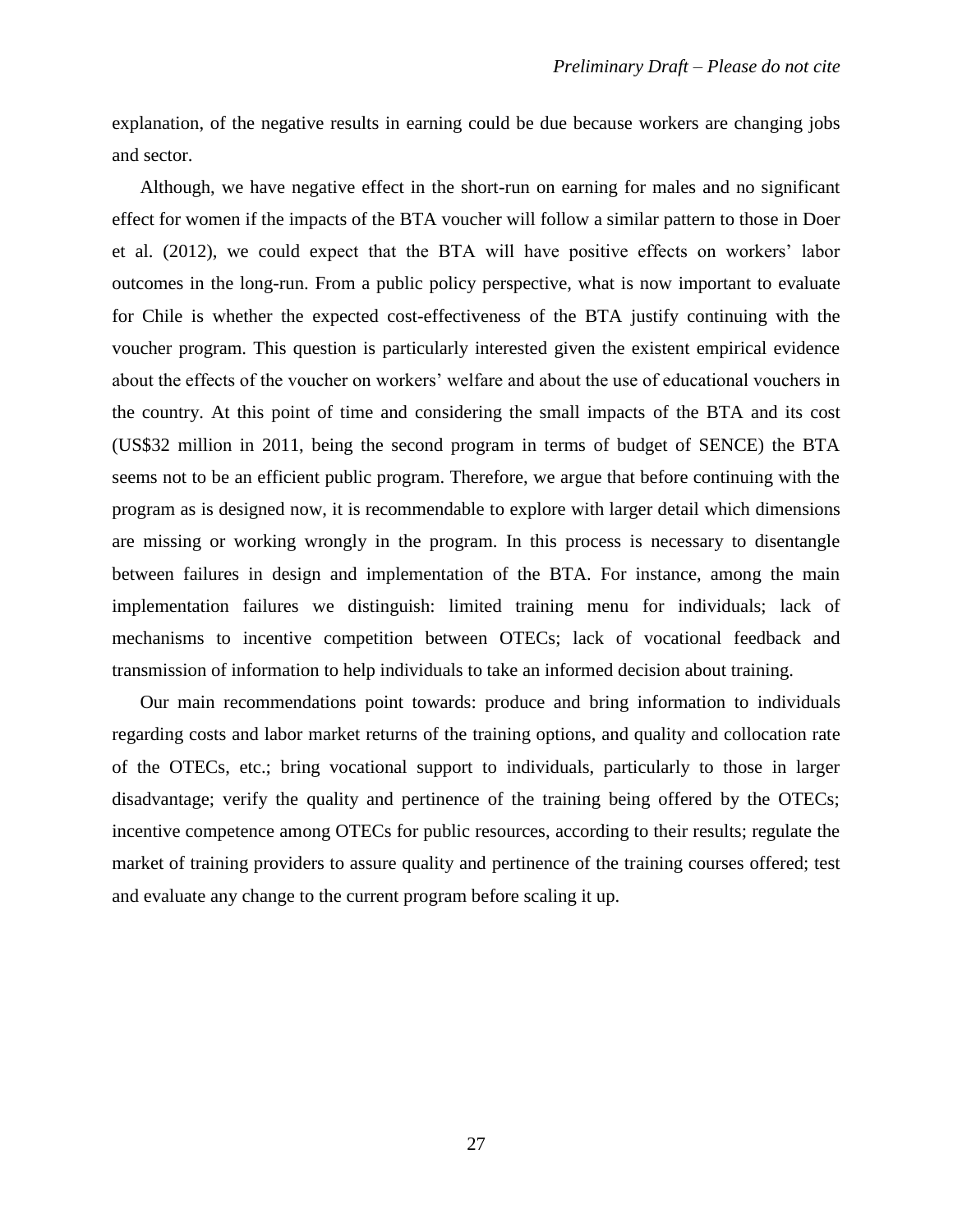#### **References**

- Angrist, J. D., Bettinger, E., Bloom, E., King, E. and M. Kremer. (2002). "Vouchers for Private Schooling in Colombia: Evidence from a Randomized Natural Experiment," American Economic Review, Vol. 92(5): 1535-1558.
- Angrist, J. D., Bettinger, E. and M. Kremer (2006), "Long term educational consequences of secondary school vouchers: evidence from administrative records in Colombia" American Economic Review, Vol 96(3): 847-862.
- Barnow, B. S. (2009). Vouchers in US vocational training programs: an overview of what we have learned. Journal for Labour Market Research, 42(1), 71-84.
- Barrera-Osorio, F., & Patrinos, H. A. (2009). An international perspective on school vouchers. Handbook of Research on School Choice. New York: Routledge, 339-358.
- Bednarzik, R.W., Jacobson, L. (1996), Labor Training Policy in an Increasingly Competitive World but Shrinking Federal Budgets. Unpublished manuscript.
- Belfield, C. R., & Levin, H. (2002). The effects of competition between schools on educational outcomes: A review for the United States. Review of Educational Research, 72, 279–341.
- Bettinger, E., Kremer, M., Saavedra, J. (2010), Are Educational Vouchers Only Redistributive?. The Economic Journal [Volume 120,](http://onlinelibrary.wiley.com/doi/10.1111/ecoj.2010.120.issue-546/issuetoc) Issue 546, pages F204–F228.
- Contreras, D., Elacqua, G. and Salazar, F. (2008) "Scaling up in Chile." Education Next, Vol.8, N°3, pp.62-68.
- Corson, W., Decker, P., Gleason, P., Nicholson, W. (1993), International Trade and Worker Dislocation: Evaluation of the Trade Adjustment Assistance Program. Mathematica Policy Research, Princeton NJ.
- Dickinson, K.P., West, R.W. (1983), Impacts of Counseling and Education Subsidy Programs. In: SRI International (eds.) Final Report of the Seattle-Denver Income Maintenance Experiment, vol. 1. Design and Results. SRI International, Menlo Park CA.
- Doerr, A., Fitzenberger, B., Kruppe, T., Paul, M., & Strittmatter, A. (2012). Training Vouchers and Labor Market Perspectives.
- Epple, D. and Romano R.(1998), "Competition Between Private and Public Schools, Vouchers and Peer Group Effects," American Economic Review, 88, 33-63.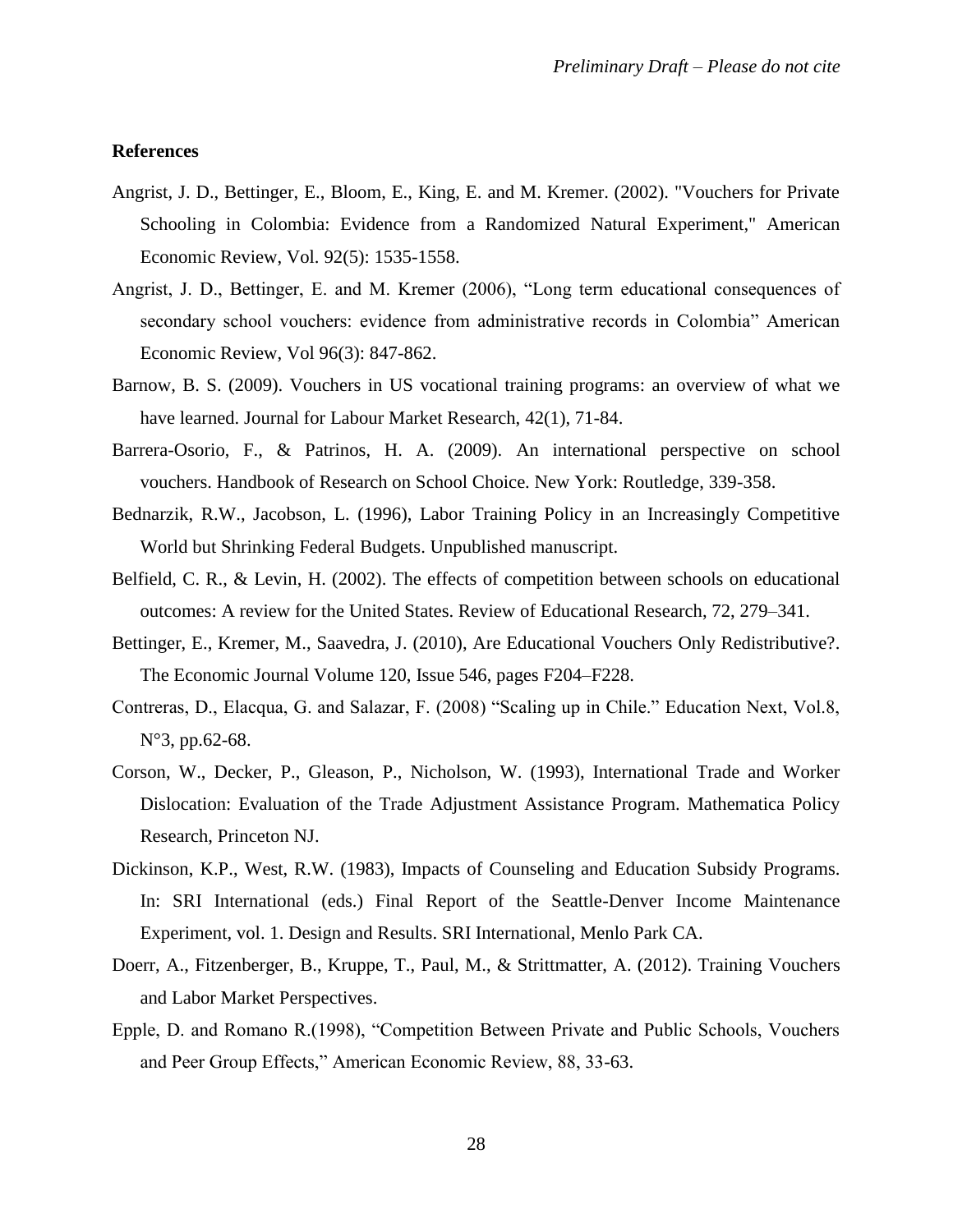- Figlio, D., Page M., (2002). School Choice and the Distributional Effects of Ability Tracking: Does Separation Increase Inequality? Journal of Urban Economics 51 (3): 497-514.
- Friedman, M., (1962) Capitalism and freedom. Chicago: University of Chicago Press.
- Hallberg, K. (2006). A Retrospective Assessment of the Kenya Voucher Training Program. Small Enterprise Development 17 (2), 56–67.
- Hanushek, E., Kain, J., Rivkin, S. and G. Branch, (2007). "Charter School Quality and Parental Decision Making With School Choice." Journal of Public Economics, Vol. 91(5-6): 823-848.
- Hoxby, C. (2003). School Choice and School Productivity: Could School Choice Be a Tide that Lifts All Boats? In C. M. Hoxby (Ed.), The Economics of School Choice. Chicago: University of Chicago Press
- Hsieh, C., & Urquiola, M. (2006). The effect of generalized school choice on achievement and stratification: Evidence from Chile's school voucher program. Journal of Public Economics, 90, 1477–1503.
- Lara, B., Mizala, A., & Repetto, A. (2011). The Effectiveness of Private Voucher Education Evidence From Structural School Switches. Educational Evaluation and Policy Analysis, 33(2), 119-137.
- Levin, H., & Belfield, C. R. (2003). The marketplace in education. Review of Research in Education, 27, 183–219.
- McConnell, S., Stuart, E., Fortson, K., Decker, P., Perez-Johnson, I., Harris, B., Salzman, J, (2006), Managing Customers' Training Choices: Findings from the Individual Training Account Experiment. Mathematica Policy Research, Washington, DC.
- McEwan, P. J. (2001). The effectiveness of public, Catholic, and non-religious private schools in Chile's voucher system. Education Economics, 9, 103–128.
- McEwan, P. J. (2004). The potential impact of vouchers. Peabody Journal of Education, 79(3), 57–80.
- OECD (2011). Divided We Stand: Why Inequality Keeps Rising. OECD Publishing. 338 p. \_\_\_\_\_ (2012). OECD Economic Surveys: Chile 2012, OECD Publishing. [http://dx.doi.org/10.1787/eco\\_surveys-chl-2012-en](http://dx.doi.org/10.1787/eco_surveys-chl-2012-en)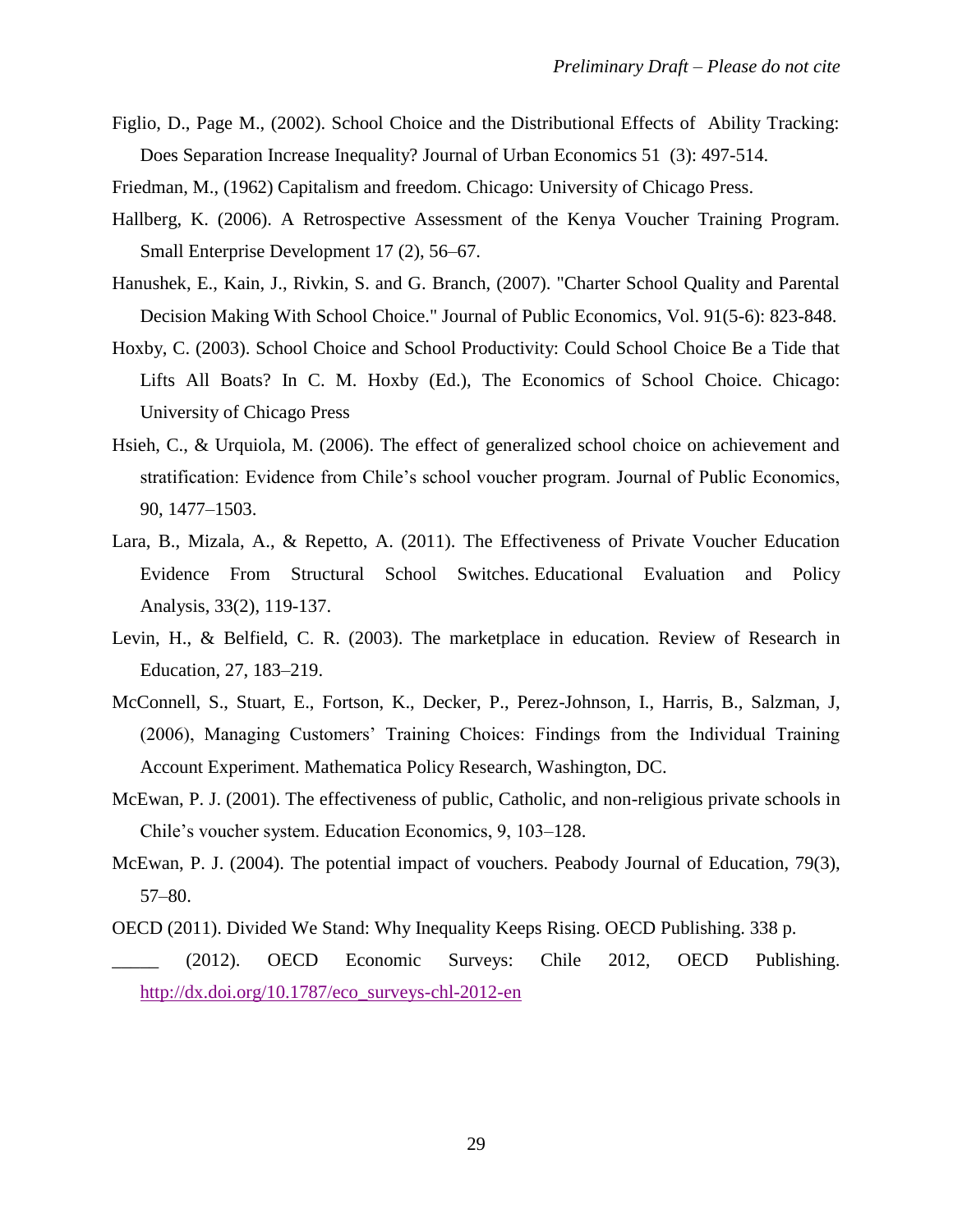- Rinne, U., A. Uhlendorff, and Z. Zhao (2008), "Vouchers and Caseworkers in Public Training Programs: Evidence from the Hartz Reform in Germany," ZEW Discussion Paper, 3910
- Rodriguez, J., Urzúa, S. (2012). "An Evaluation of Training Programs Financed by Public Funds in Chile" , manuscript 2012.
- Rouse, C. E., & Barrow, L. (2009). School vouchers and student achievement: Recent evidence, remaining questions. Annual Review of Economics, 1, 17–42.
- Schor, G., & Alberti, J. P. (1999). Training voucher schemes for microenterprises in Paraguay. Benefits of a demand-driven approach to government intervention in the training market. IPC Working Paper No. 12, 1996, updated 1999.
- Schwerdt, G., Messer, D., Woessmann, L. & Wolter, S.C. (2011). "Effects of Adult Education Vouchers on the Labor Market: Evidence from a Randomized Field Experiment". IZA Discussion Paper series No. 5431.
- SENCE (2010): "Compendio Estadístico de las Principales Dimensiones de la Franquicia Tributaria, Años 2006-2008".
- Somers, M. A., McEwan, P. J., & Willms, D. (2004). How effective are private schools in Latin America? Comparative Education Review, 48, 48–69.
- Steuerle, C. E. (Ed.). (2000). Vouchers and the provision of public services. Brookings Inst Press.
- Tokman, A. P. (2002). Is private education better? Evidence from Chile. Working Papers Central Bank of Chile.
- Trabajo, C. A. P. Equidad (2008). "Hacia un Chile más justo: Trabajo, salario, competitividad y equidad Social". Informe Final, mayo.
- Sapelli, C., & Vial, B. (2002). The performance of private and public schools in the Chilean voucher system. Cuadernos de Economía, 39, 423–454.

\_\_\_\_\_\_\_\_\_\_\_\_\_\_\_\_\_\_ (2005). Private vs. public voucher schools in Chile: New evidence on efficiency and peer effects (Working Paper 289). Santiago: Catholic University of Chile, Instituto de Economía.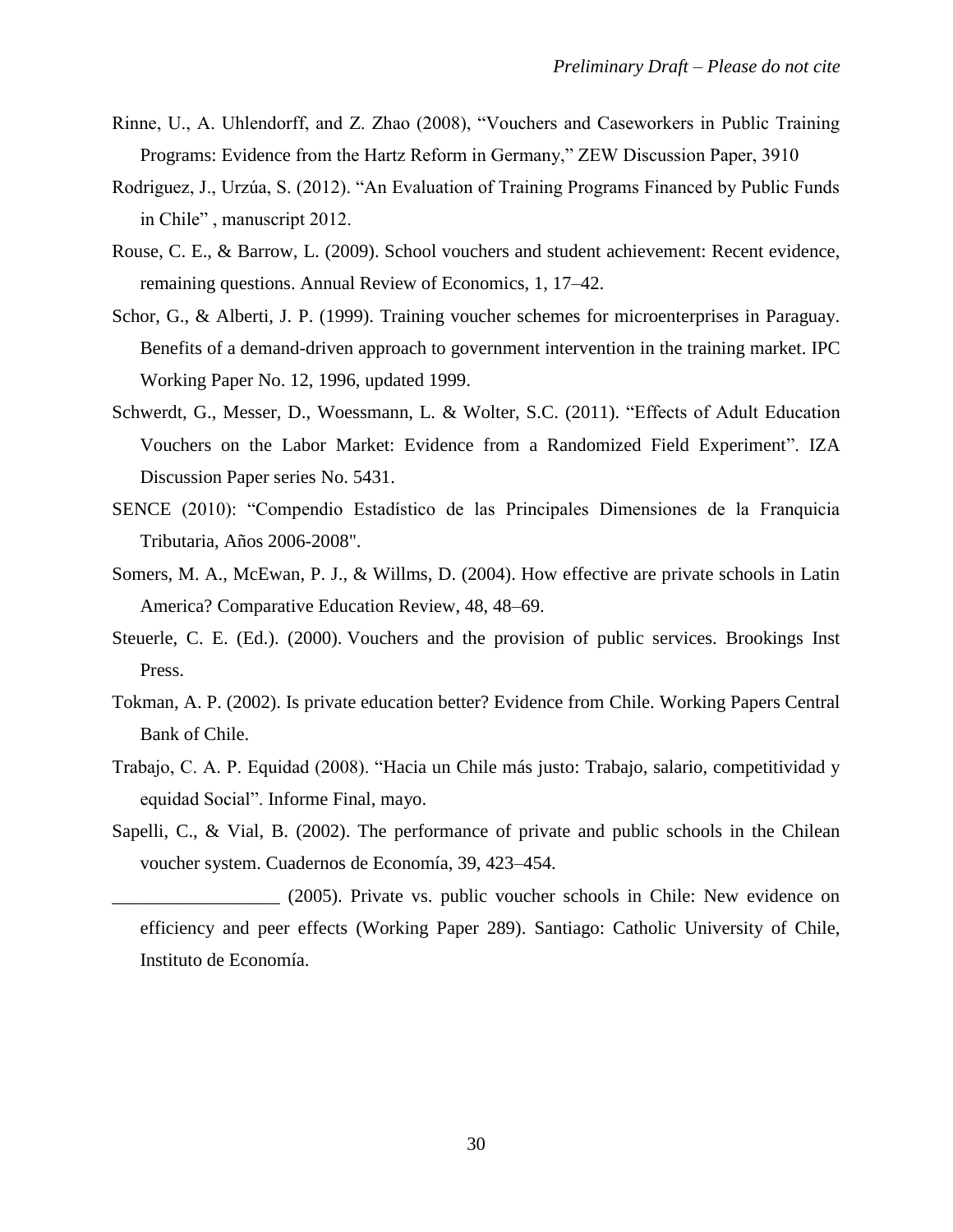# **Appendix**

|                                        |        | All            |        | Male           |        | Female    | Differences <sup>a</sup> |
|----------------------------------------|--------|----------------|--------|----------------|--------|-----------|--------------------------|
| Variable                               | Mean   | Std. Dev. Mean |        | Std. Dev. Mean |        | Std. Dev. |                          |
| Male %                                 | 54.35  | 49.81          |        |                |        |           |                          |
| Age                                    | 34.57  | 8.96           | 34.70  | 0.03           | 34.42  | 0.03      | $0.28***$                |
| Migrant %                              | 0.72   | 8.47           | 0.77   | 8.72           | 0.67   | 8.15      | $0.00**$                 |
| Employed %                             | 84.52  | 36.17          | 86.06  | 34.64          | 82.70  | 37.83     | $0.03***$                |
| Contribution (Last Year)               | 10.44  | 2.91           | 10.56  | 2.68           | 10.29  | 3.14      | $0.26***$                |
| Contribution (Along proffesional live) | 67.69  | 28.06          | 72.02  | 27.57          | 62.52  | 27.76     | $9.50***$                |
| Wage                                   | 277836 | 131630         | 297730 | 132758         | 253670 | 126094    | $44.06***$               |

Table 1A: Descriptive Variables of BTA Applicants

Source: Authors' estimates bases on administrative data from SENCE

Note: a. t-test on the equality of means between control and treatment groups

Table 2A: Percentage of applicants by educational level

| <b>Educational Level</b>                                | $\%$ |
|---------------------------------------------------------|------|
| No Education                                            | 2.0  |
| Incomplete Primary Education                            | 1.3  |
| Complete Primary Education                              | 6.3  |
| Incomplete Secondary Education (Scientific-Humanist)    | 6.2  |
| Complete Secondary Education (Scientific-Humanist)      | 36.8 |
| Incomplete Secondary Education (Technical-Professional) | 6.6  |
| Complete Secondary Education (Technical-Professional)   | 21.2 |
| Incomplete Tertiary Education (CFT)                     | 2.3  |
| Complete Tertiary Education (CFT)                       | 2.8  |
| Incomplete Tertiary Education (IP)                      | 2.1  |
| Complete Tertiary Education (IP)                        | 1.8  |
| Incomplete Tertiary Education (University)              | 6.2  |
| Complete Tertiary Education (University)                | 4.3  |
| Total                                                   | 100  |

Source: Authors' estimates bases on administrative data from SENCE Note: a. Professional Institutes (IP)

b. Technical Schooling Centers (CFT)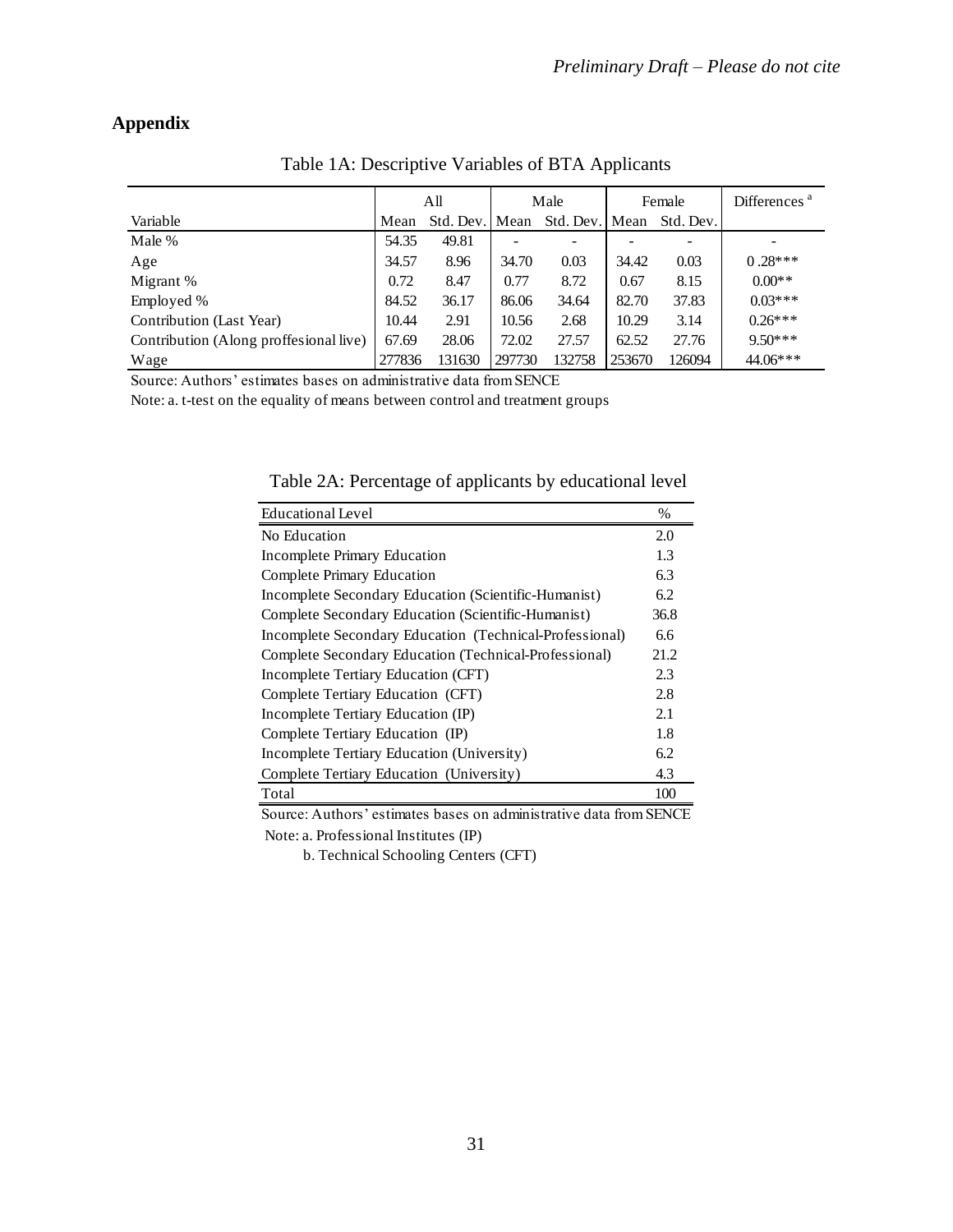

# Figure 1A: Area of Interest (%)

Source: Authors' estimates bases on administrative data from SENCE



Figure 3A: % of Applicants who meet the BTA eligibility criteria

Source: Authors' estimates bases on administrative data from SENCE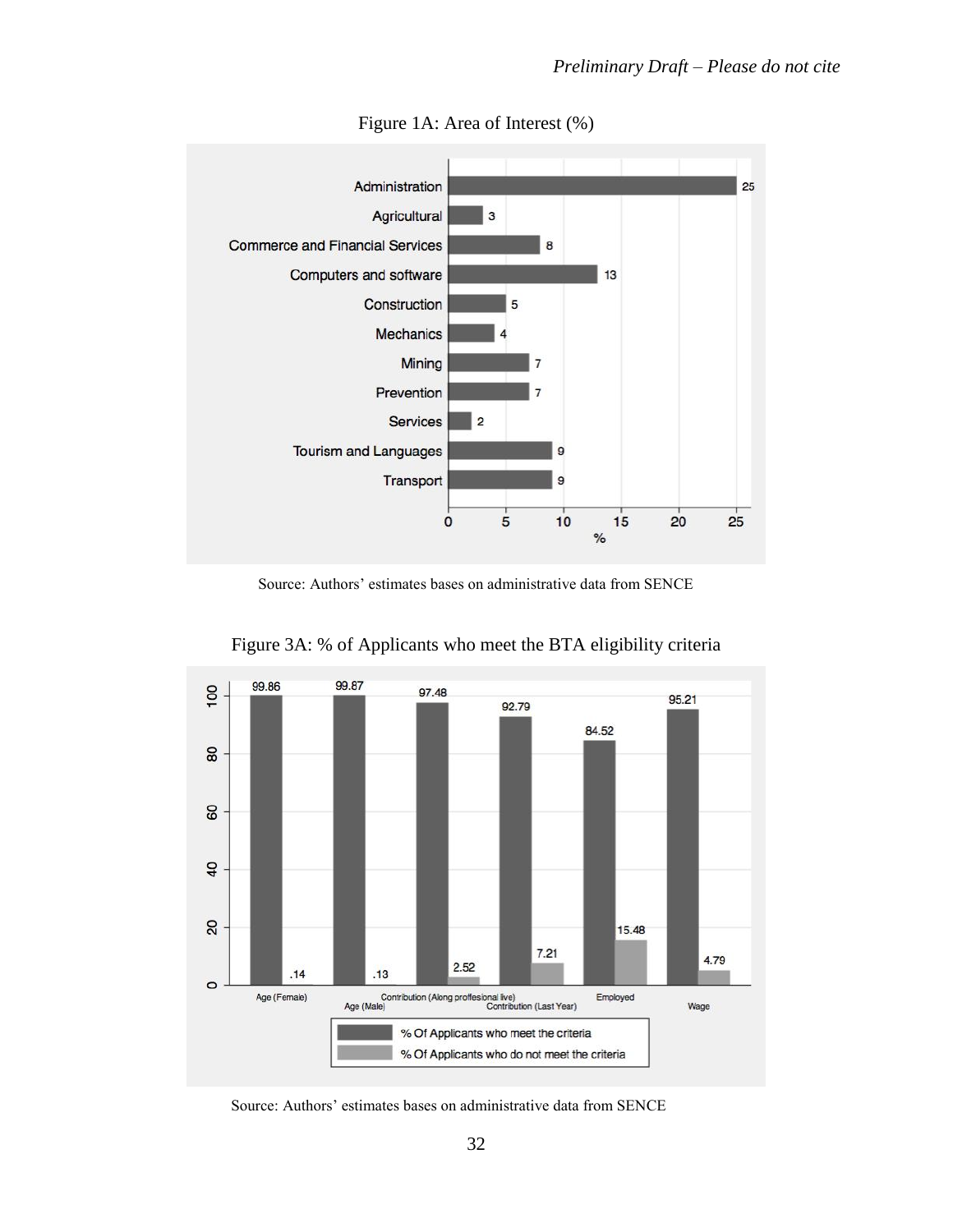

Figure 4A: Distribution of the starting and ending month of the courses

Source: Authors' estimates bases on administrative data from SENCE

Figure 5A: Length of Training (Number of Months)-Kernel Density



Source: Authors' estimates bases on administrative data from SENCE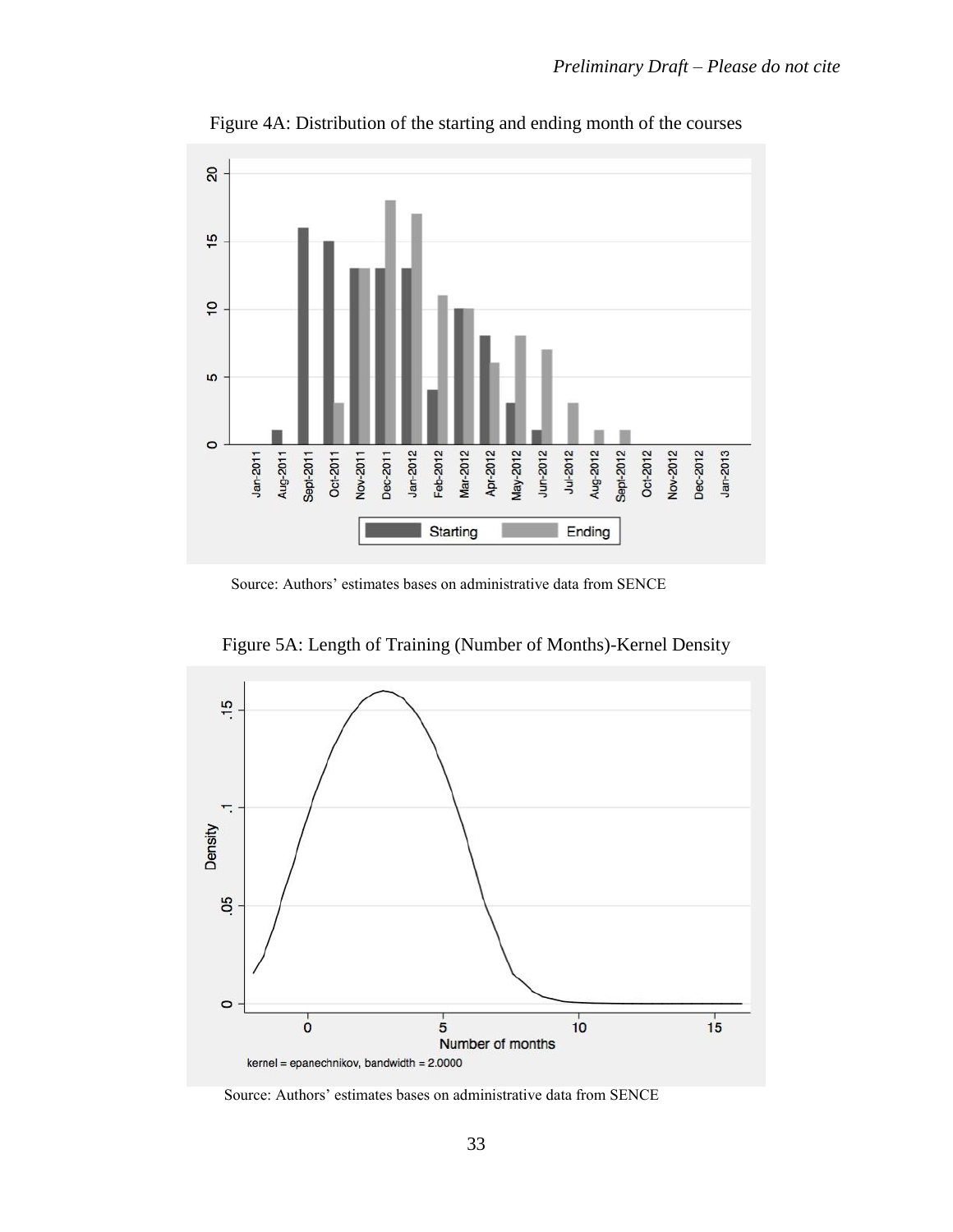| Name of variable         | Description                                                                                          | Source                         |
|--------------------------|------------------------------------------------------------------------------------------------------|--------------------------------|
| <b>Outcomes</b>          |                                                                                                      |                                |
| Earnings                 | Worker's monthly earnings                                                                            | Unemployment Insurance         |
| Employment               | Dummy: 1 if the worker have an earnings record in a Unemployment Insurance                           |                                |
|                          | particular month, 0 otherwise                                                                        |                                |
| Sector change            | Dummy: 1 if the worker change of sector 0 otherwise Unemployment Insurance                           |                                |
| Job change               | Dummy: 1 if the worker change Job, 0 otherwise                                                       | Unemployment Insurance         |
| <b>Voucher</b>           | Dummy: 1 if the worker was awarded with the BTA,                                                     | Administrative data from SENCE |
|                          | 0 otherwise                                                                                          |                                |
| <b>Control Variables</b> |                                                                                                      |                                |
| Age                      | Worker's age                                                                                         | Administrative data from SENCE |
| Male                     | Dummy: 1 if the worker is male, 0 otherwise                                                          | Administrative data from SENCE |
| Moths Worked             | Number of months worked                                                                              | Unemployment Insurance         |
| Average monthly income   | Sum of the incomes in the months worked divided<br>by the total number of months worked              | Unemployment Insurance         |
| Primary education        | Dummy: 1 if the worker has primary education<br>(complete or incomplete), 0 otherwise                | Administrative data from SENCE |
| Secondary education      | Dummy: 1 if the worker has secondary education<br>(complete or incomplete), 0 otherwise              | Administrative data from SENCE |
| Tertiary                 | Dummy: 1 if the worker has tertiary education<br>(complete or incomplete), 0 otherwise               | Administrative data from SENCE |
| Migrant                  | Dummy: 1 if the worker is inmigrant, 0 otherwise                                                     | Administrative data from SENCE |
| Area of interest         | Dummies variables that indicate the area of the<br>courses to which individuals are applying         | Administrative data from SENCE |
|                          | Dummies variables that indicate the kind of job of<br>the individuals at the time of the application | Administrative data from SENCE |
| Type of job              | program                                                                                              |                                |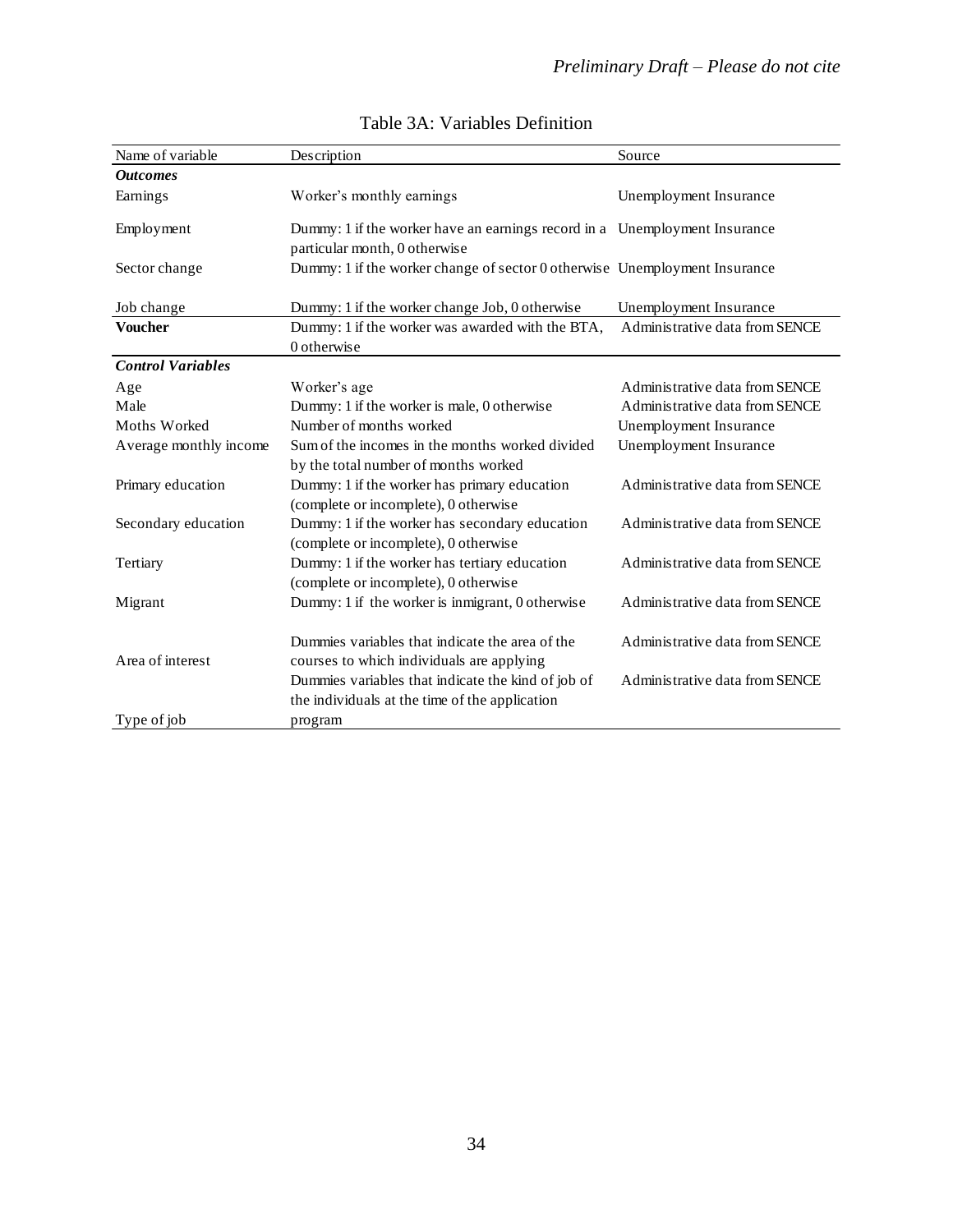| Males                          |                       |            |            |            |               |            |            |            |
|--------------------------------|-----------------------|------------|------------|------------|---------------|------------|------------|------------|
|                                | <b>High Education</b> |            |            |            | Low Education |            |            |            |
|                                | Employment            | Income     | Sector     | Job        | Employment    | Income     | Sector     | Job        |
| <b>BTA</b>                     | $0.006**$             | $-0.002$   | $-0.046**$ | 0.000      | 0.005         | $-0.007$   | $-0.049**$ | $-0.016**$ |
|                                | (0.001)               | (0.002)    | (0.001)    | (0.001)    | (0.003)       | (0.006)    | (0.004)    | (0.003)    |
| Months worked (t-1)            | $-0.007**$            | $0.011**$  | $0.017**$  | $0.001**$  | $-0.007**$    | $0.009**$  | $0.017**$  | $0.002**$  |
|                                | (0.000)               | (0.000)    | (0.000)    | (0.000)    | (0.000)       | (0.000)    | (0.000)    | (0.000)    |
| Average monthly income (t-1)   | $0.126**$             | $0.293**$  | $-0.028**$ | $0.022**$  | $0.124**$     | $0.265**$  | $-0.017**$ | $0.030**$  |
|                                | (0.000)               | (0.001)    | (0.001)    | (0.000)    | (0.001)       | (0.003)    | (0.002)    | (0.001)    |
| Age                            | $0.017**$             | $-0.007**$ | $-0.073**$ | $-0.015**$ | $0.012**$     | $-0.006$   | $-0.071**$ | $-0.026**$ |
|                                | (0.001)               | (0.002)    | (0.002)    | (0.001)    | (0.004)       | (0.006)    | (0.005)    | (0.003)    |
| Age 2                          | $0.000**$             | $-0.001**$ | $0.000*$   | $0.000**$  | $0.000**$     | $0.000**$  | 0.000      | $0.000**$  |
|                                | (0.000)               | (0.000)    | (0.000)    | (0.000)    | (0.000)       | (0.000)    | (0.000)    | (0.000)    |
| Constant                       | $-1.071**$            | $9.003**$  | $1.717**$  | $0.898**$  | $-0.943**$    | 9.355**    | 1.781**    | $0.943**$  |
|                                | (0.023)               | (0.040)    | (0.031)    | (0.017)    | (0.084)       | (0.151)    | (0.112)    | (0.070)    |
|                                | 0.07                  | 0.12       | 0.05       | 0.00       | 0.06          | 0.08       | 0.05       | 0.01       |
| <b>Individual Fixed Effect</b> | Yes                   | Yes        | Yes        | Yes        | Yes           | Yes        | Yes        | Yes        |
| Time Fixed Effect              | Yes                   | Yes        | Yes        | Yes        | Yes           | Yes        | Yes        | Yes        |
| Observations                   | 1,587,524             | 1,481,145  | 1,481,145  | 1,481,145  | 153,174       | 140,455    | 140,455    | 140,455    |
|                                |                       |            | Females    |            |               |            |            |            |
|                                | <b>High Education</b> |            |            |            | Low Education |            |            |            |
|                                | Employment            | Income     | Sector     | Job        | Employment    | Income     | Sector     | Job        |
| <b>BTA</b>                     | $0.013**$             | 0.000      | $-0.053**$ | 0.000      | $0.023**$     | $-0.008$   | $-0.041**$ | $0.013**$  |
|                                | (0.001)               | (0.002)    | (0.001)    | (0.001)    | (0.005)       | (0.008)    | (0.006)    | (0.004)    |
| Months worked (t-1)            | $-0.008**$            | $0.008**$  | $0.018**$  | $0.002**$  | $-0.006**$    | $0.008**$  | $0.017**$  | $0.002**$  |
|                                | (0.000)               | (0.000)    | (0.000)    | (0.000)    | (0.000)       | (0.001)    | (0.000)    | (0.000)    |
| Average monthly income (t-1)   | $0.160**$             | $0.286**$  | $-0.028**$ | $0.011**$  | $0.154**$     | $0.207**$  | $-0.009**$ | $0.012**$  |
|                                | (0.000)               | (0.001)    | (0.001)    | (0.000)    | (0.002)       | (0.004)    | (0.003)    | (0.002)    |
| Age                            | $0.000**$             | $-0.001$   | $-0.065**$ | $-0.007**$ | $-0.014*$     | $-0.033**$ | $-0.046**$ | $-0.003$   |
|                                | (0.001)               | (0.002)    | (0.002)    | (0.001)    | (0.006)       | (0.009)    | (0.007)    | (0.004)    |
| Age 2                          | $0.000**$             | $0.000**$  | $0.000**$  | 0.000      | $0.000**$     | 0.000      | $0.000**$  | 0.000      |
|                                | (0.000)               | (0.000)    | (0.000)    | (0.000)    | (0.000)       | (0.000)    | (0.000)    | (0.000)    |
| Constant                       | $-1.178**$            | 8.893**    | 1.708**    | $0.894**$  | $-0.517**$    | $10.533**$ | 1.491**    | $0.871**$  |
|                                | (0.027)               | (0.041)    | (0.035)    | (0.017)    | (0.137)       | (0.209)    | (0.177)    | (0.097)    |
| R2                             | 0.09                  | 0.11       | 0.06       | 0.00       | 0.08          | 0.06       | 0.05       | 0.00       |
| <b>Individual Fixed Effect</b> | Yes                   | Yes        | Yes        | Yes        | Yes           | Yes        | Yes        | Yes        |
| Time Fixed Effect              | Yes                   |            |            | Yes        | Yes           | Yes        | Yes        | Yes        |
|                                |                       | Yes        | Yes        |            |               |            |            |            |

Table 4A: (OLS) Effects of the BTA, by Education and Gender

Source: Authors' estimates bases on administrative data from SENCE and the Unemployment Insurance System

Note: a. Standard deviation in parentheses \*\*Significant at 1%, \*Significant at 5%,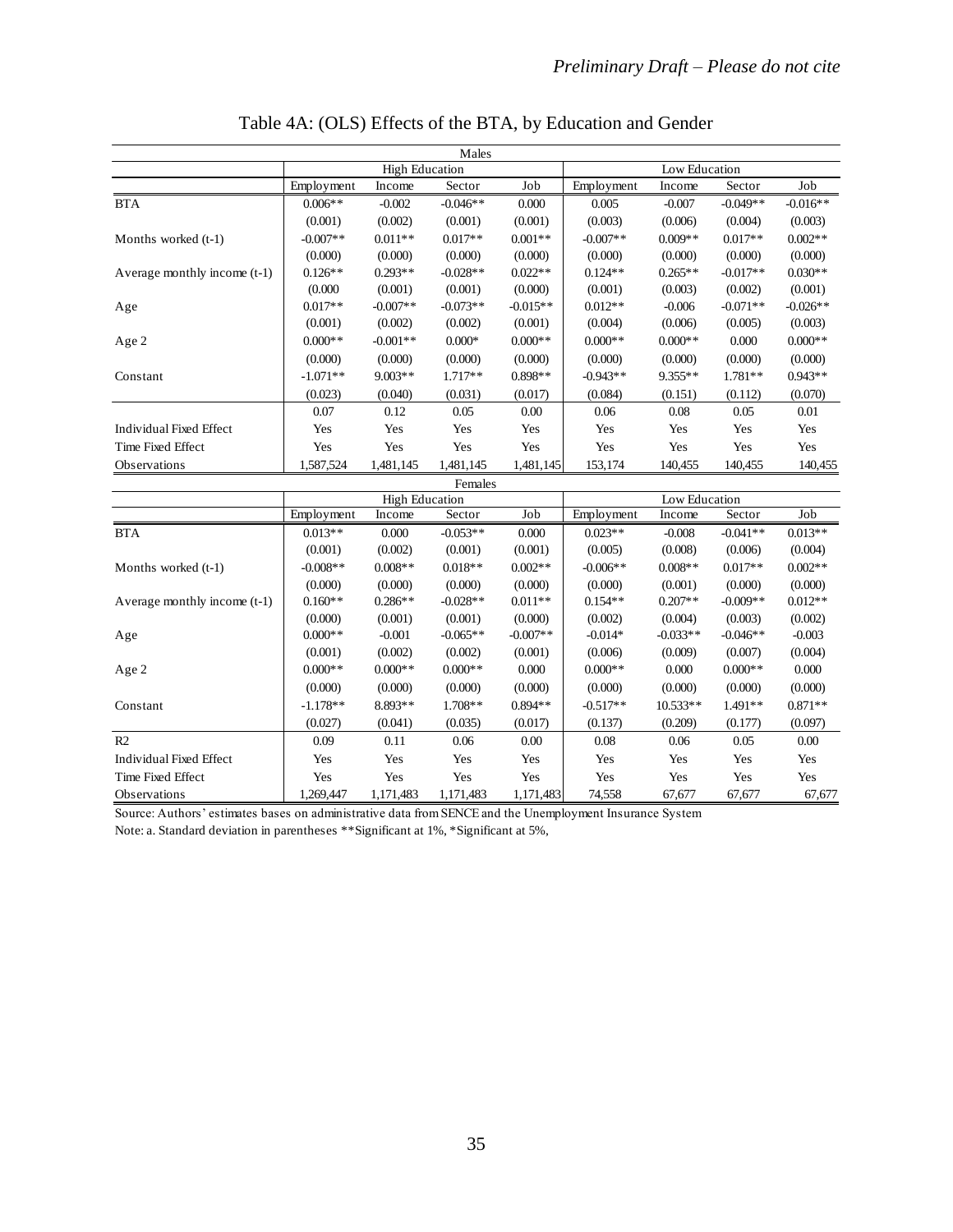| Variables                                | All          | Male         | Female       |
|------------------------------------------|--------------|--------------|--------------|
| Months worked (June 2011) <sup>a</sup>   | 0.150        | 0.170        | 0.140        |
|                                          | $(0.030)**$  | $(0.040)$ ** | $(0.040)$ ** |
| Average monthly income (June 2011)       | 0.022        | 0.017        | 0.030        |
|                                          | (0.011)      | 0.014        | (0.016)      |
| Age                                      | 0.060        | 0.070        | 0.050        |
|                                          | $(0.010)**$  | $(0.010)**$  | $(0.010)**$  |
| Age 2                                    | 0.000        | 0.000        | 0.000        |
|                                          | $(0.000)**$  | $(0.000)**$  | $(0.000)**$  |
| Male                                     | 0.020        |              |              |
|                                          | (0.020)      |              |              |
| Primary Education                        | $-0.090$     | $-0.090$     | $-0.120$     |
|                                          | $(0.030)**$  | $(0.040)*$   | $(0.050)*$   |
| Secondary Education                      | 0.040        | 0.020        | 0.040        |
|                                          | $(0.020)*$   | $-0.020$     | (0.020)      |
| Migrant                                  | 0.370        | 0.300        | 0.500        |
|                                          | $(0.060)$ ** | $(0.080)$ ** | $(0.090)**$  |
| Expectations of changing economic sector | 0.08         | 0.100        | 0.050        |
|                                          | $(0.010)**$  | $(0.020)**$  | $(0.020)**$  |
| Observations                             | 129,570      | 72,063       | 57,507       |
| Control by Region                        | Yes          | Yes          | Yes          |
| Control by Area of interest              | Yes          | Yes          | Yes          |
| Control by Type of Work                  | Yes          | Yes          | Yes          |

Table 5A: Probability of Participation in the BTA (Marginal Effects)

Note: Standard deviation in parentheses \*\*Significant at 1%, \*Significant at 5%, Source: Authors' estimates based on administrative data from SENCE and the Unemployment Insurance System.

Note: a. Months worked are divided by 100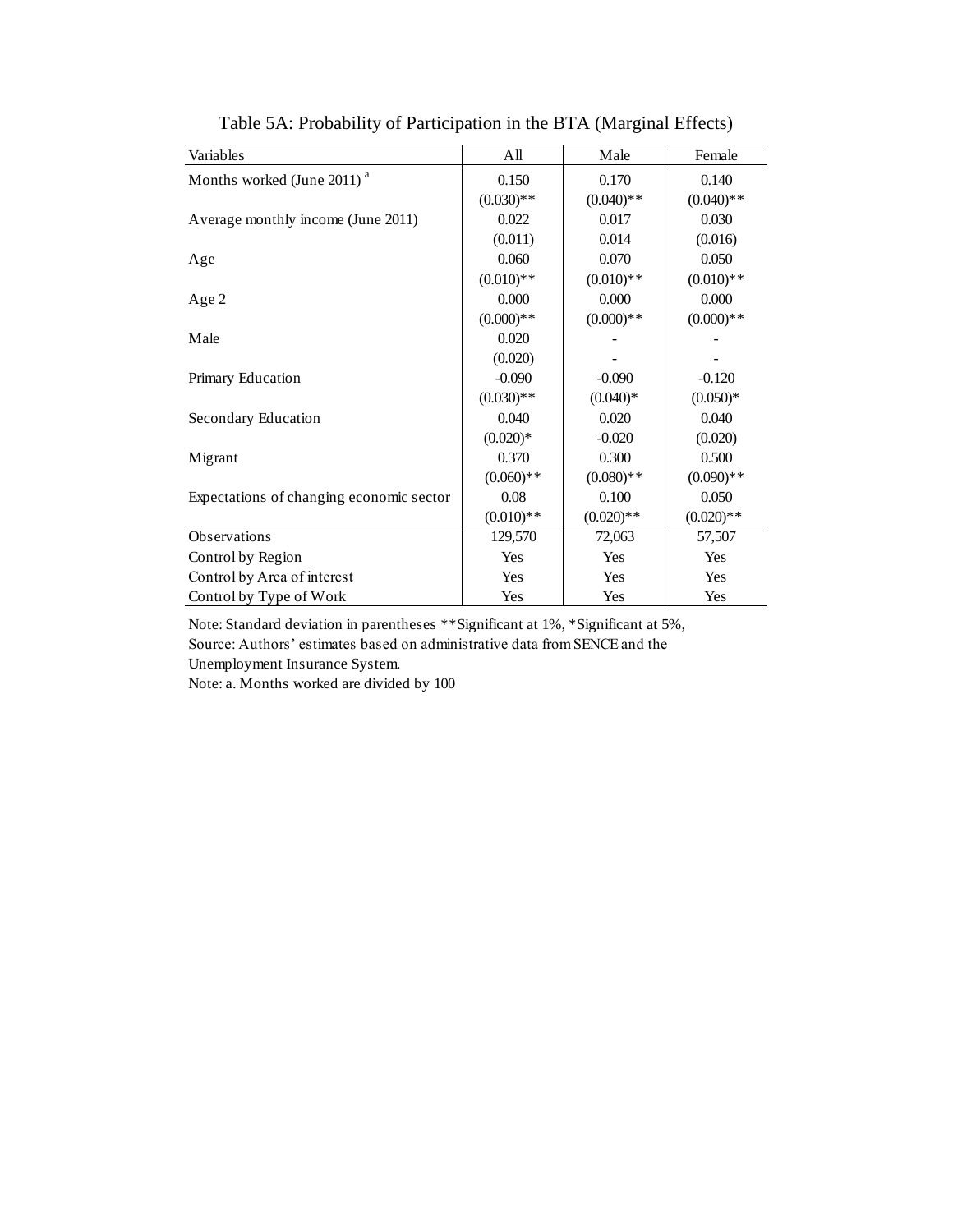

Figure 6A: Probability of participation in the Voucher Training Program (Common Support)